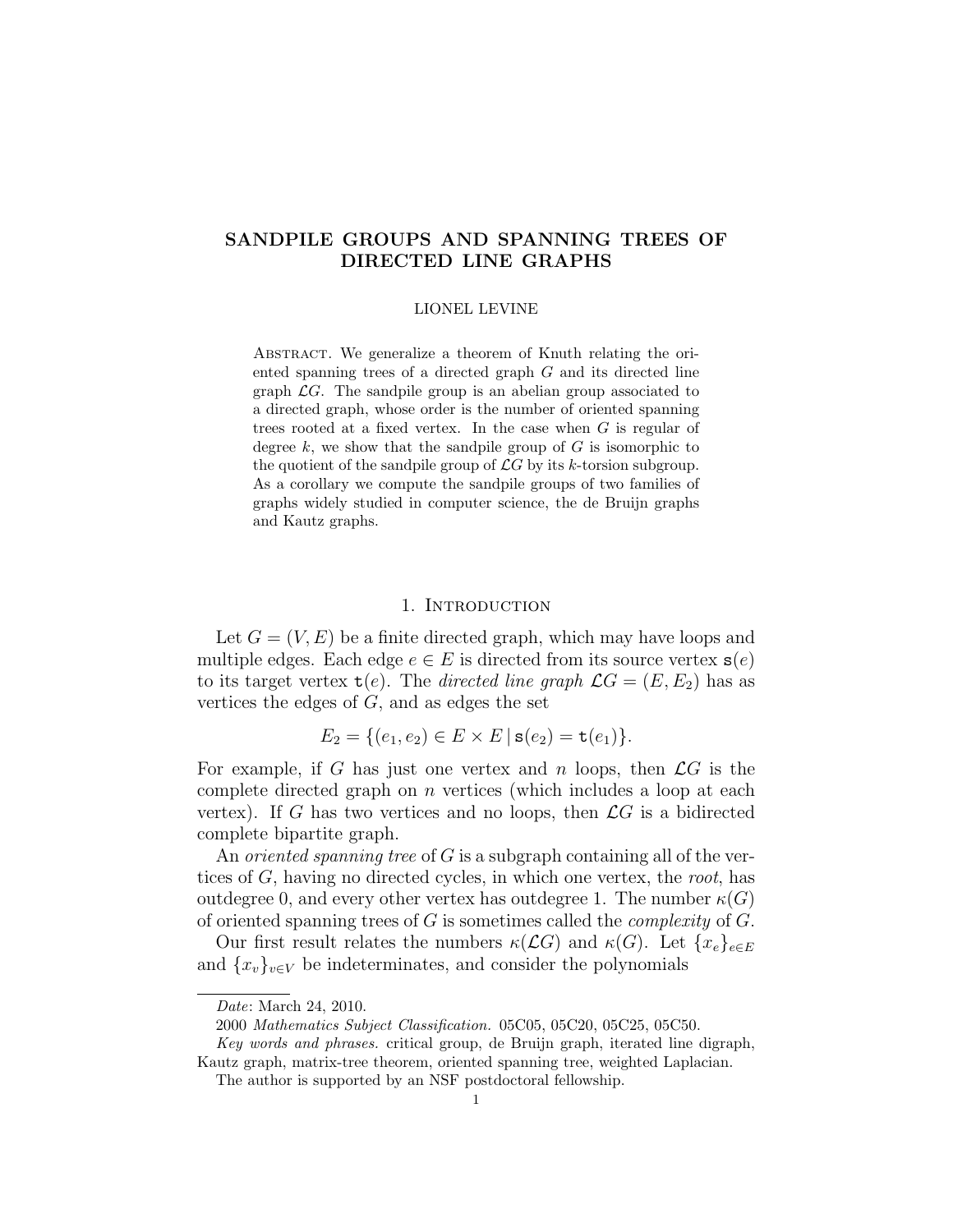$$
\kappa^{edge}(G, \mathbf{x}) = \sum_{T} \prod_{e \in T} x_e
$$

$$
\kappa^{vertex}(G, \mathbf{x}) = \sum_{T} \prod_{e \in T} x_{\mathbf{t}(e)}.
$$

The sums are over all oriented spanning trees T of G.

Write

$$
indeg(v) = #\{e \in E \mid \mathbf{t}(e) = v\}
$$
  
outdeg(v) = #\{e \in E \mid \mathbf{s}(e) = v\}

for the indegree and outdegree of vertex  $v$  in  $G$ . We say that  $v$  is a source if indeg $(v) = 0$ .

<span id="page-1-2"></span>**Theorem 1.1.** Let  $G = (V, E)$  be a finite directed graph with no sources. Then

<span id="page-1-0"></span>
$$
\kappa^{vertex}(\mathcal{L}G, \mathbf{x}) = \kappa^{edge}(G, \mathbf{x}) \prod_{v \in V} \left( \sum_{\mathbf{s}(e) = v} x_e \right)^{\text{indeg}(v) - 1}.
$$
 (1)

Note that since the vertex set of  $\mathcal{L}G$  coincides with the edge set of G, both sides of [\(1\)](#page-1-0) are polynomials in the same set of variables  $\{x_e\}_{e \in E}$ . Setting all  $x_e = 1$  yields the product formula

<span id="page-1-1"></span>
$$
\kappa(\mathcal{L}G) = \kappa(G) \prod_{v \in V} \text{outdeg}(v)^{\text{indeg}(v) - 1} \tag{2}
$$

due in a slightly different form to Knuth  $[11]$ . Special cases of  $(2)$ include Cayley's formula  $n^{n-1}$  for the number of rooted spanning trees of the complete graph  $K_n$ , as well as the formula  $(m+n)m^{n-1}n^{m-1}$  for the number of rooted spanning trees of the complete bipartite graph  $K_{m,n}$ . These are respectively the cases that G has just one vertex with n loops, or G has just two vertices a and b with m edges directed from  $a$  to  $b$  and  $n$  edges directed from  $b$  to  $a$ .

Suppose now that G is *strongly connected*, that is, for any  $v, w \in V$ there are directed paths in  $G$  from  $v$  to  $w$  and from  $w$  to  $v$ . Then associated to any vertex  $v_*$  of G is an abelian group  $K(G, v_*)$ , the sandpile group, whose order is the number of oriented spanning trees of G rooted at  $v_*$ . Its definition and basic properties are reviewed in section [3.](#page-10-0) Other common names for this group are the critical group, Picard group, Jacobian, and group of components. In the case when G is Eulerian (that is, indeg(v) = outdeg(v) for all vertices v) the groups  $K(G, v_*)$  and  $K(G, v'_*)$  are isomorphic for any  $v_*, v'_* \in V$ , and we often denote the sandpile group just by  $K(G)$ .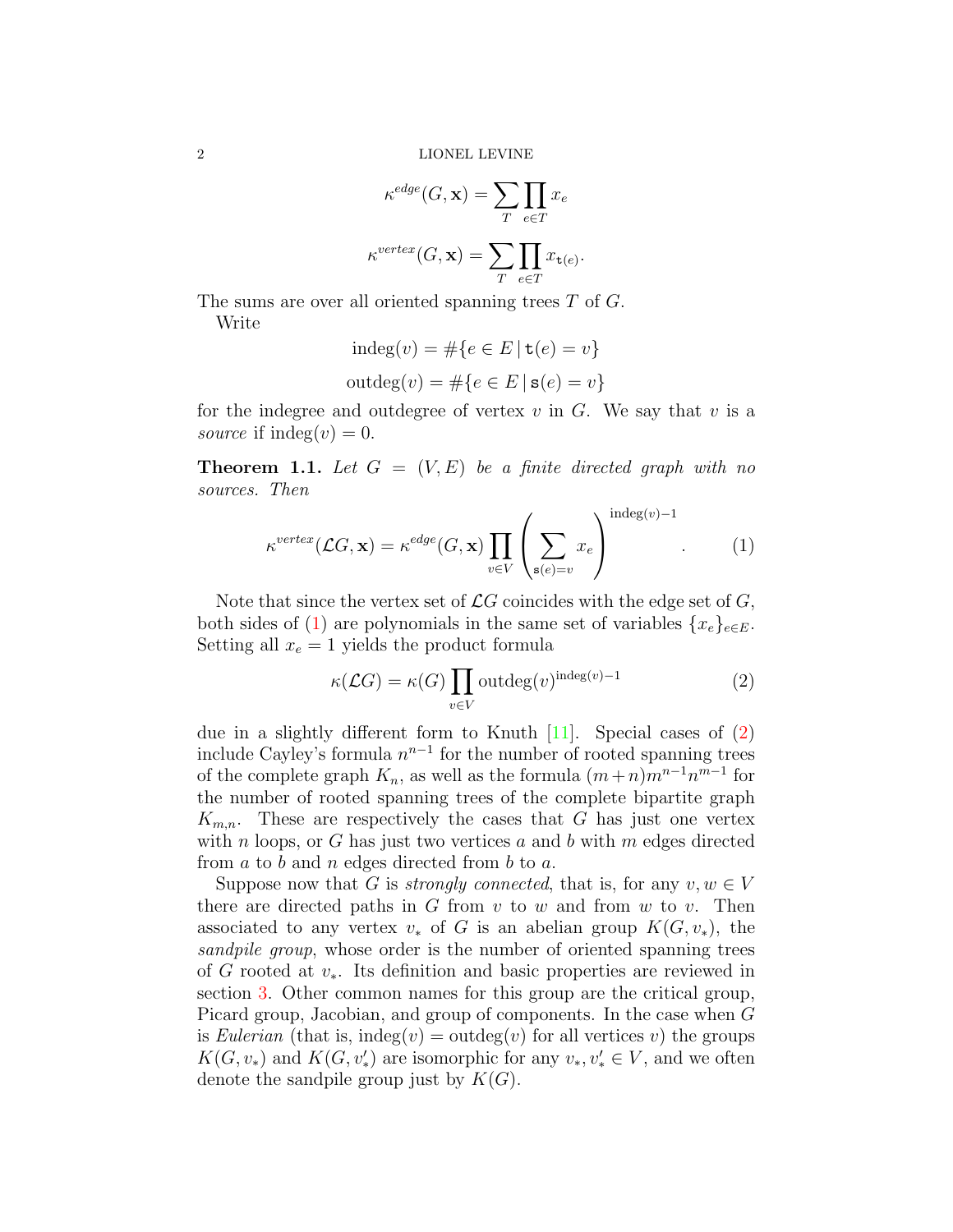When  $G$  is Eulerian, we show that there is a natural map from the sandpile group of  $\mathcal{L}G$  to the sandpile group of G, descending from the Z-linear map

$$
\phi:\mathbb{Z}^E\to \mathbb{Z}^V
$$

which sends  $e \mapsto \mathsf{t}(e)$ .

Let k be a positive integer. We say that G is balanced k-regular if  $indeg(v) = outdeg(v) = k$  for every vertex v.

<span id="page-2-0"></span>**Theorem 1.2.** Let  $G = (V, E)$  be a strongly connected Eulerian directed graph, fix  $e_* \in E$  and let  $v_* = \mathbf{t}(e_*)$ . The map  $\phi$  descends to a surjective group homomorphism

$$
\bar{\phi}: K(\mathcal{L}G, e_*) \to K(G, v_*).
$$

Moreover, if G is balanced k-regular, then  $\ker(\phi)$  is the k-torsion subgroup of  $K(\mathcal{L}G, e_*)$ .

This result extends to directed graphs some of the recent work of Berget, Manion, Maxwell, Potechin and Reiner [\[1\]](#page-17-0) on undirected line graphs. If  $G = (V, E)$  is an undirected graph, the (undirected) line graph  $\text{line}(G)$  of G has vertex set E and edge set

$$
\{\{e, e'\} \mid e, e' \in E, \ e \cap e' \neq \emptyset\}.
$$

The results of [\[1\]](#page-17-0) relate the sandpile groups of G and  $\text{line}(G)$ . The undirected case is considerably more subtle, because although there is still a natural map  $K(\text{line }G) \to K(G)$  when G is regular, this map may fail to be surjective.

A particularly interesting family of directed line graphs are the de Bruijn *graphs*  $DB_n$ , defined recursively by

$$
DB_n = \mathcal{L}(DB_{n-1}), \qquad n \ge 1,
$$

where  $DB_0$  is the graph with just one vertex and two loops. The  $2^n$ vertices of  $DB_n$  can be identified with binary words  $b_1 \ldots b_n$  of length n; two such sequences b and b' are joined by a directed edge  $(b, b')$  if and only if  $b'_i = b_{i+1}$  for all  $i = 1, ..., n - 1$ .

Using Theorem [1.2,](#page-2-0) we obtain the full structure of the sandpile groups of the de Bruijn graphs.

<span id="page-2-1"></span>Theorem 1.3.

$$
K(DB_n) = \bigoplus_{j=1}^{n-1} \left(\mathbb{Z}/2^j\mathbb{Z}\right)^{2^{n-1-j}}
$$

.

Closely related to the de Bruijn graphs are the Kautz graphs, defined by

 $Kautz_1 = (\{1, 2, 3\}, \{(1, 2), (1, 3), (2, 1), (2, 3), (3, 1), (3, 2)\})$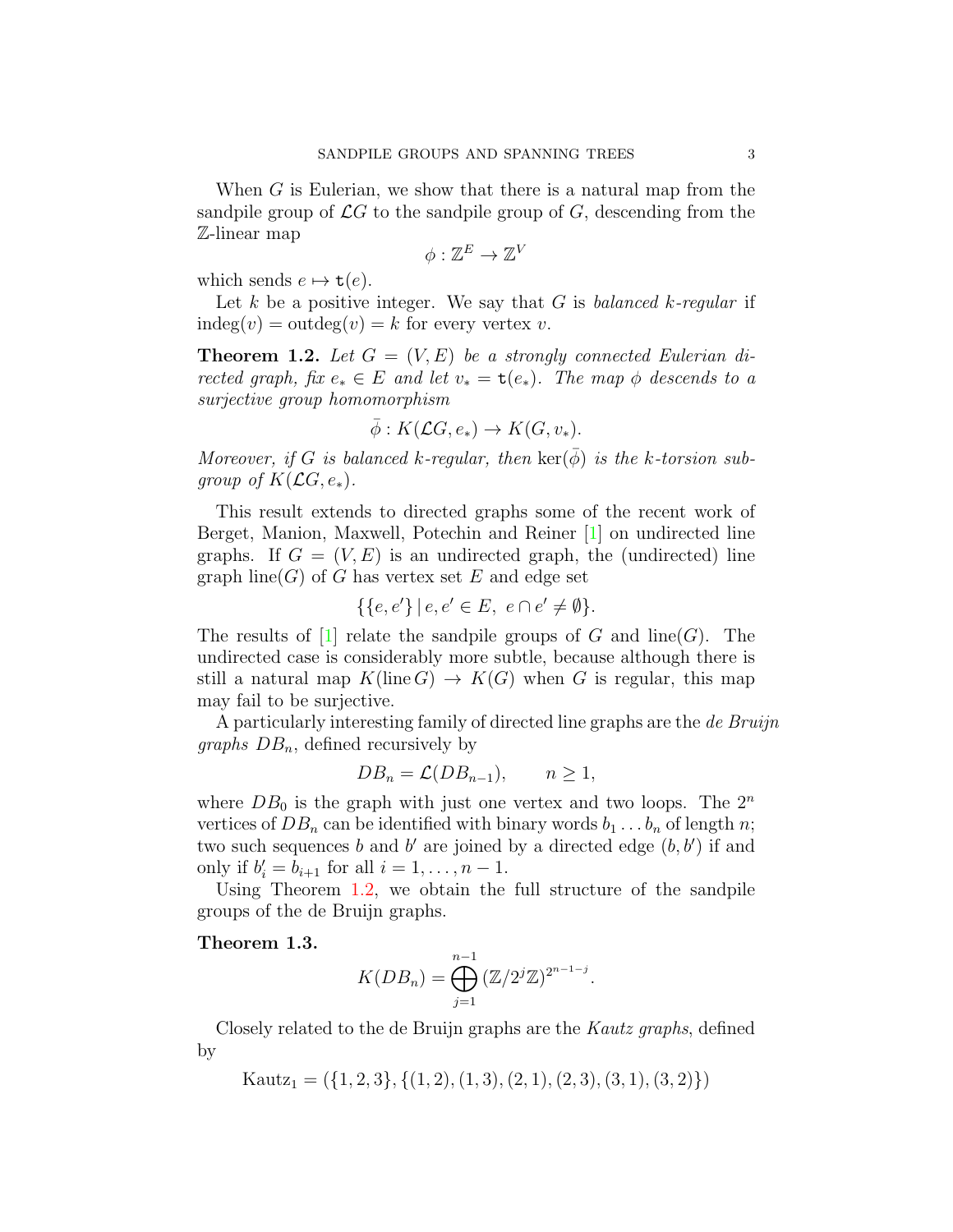and

$$
Kautz_n = \mathcal{L}(Kautz_{n-1}), \qquad n \ge 2.
$$

The Kautz graphs are useful in network design because they have close to the maximum possible number of vertices given their diameter and degree [\[8\]](#page-18-1) and because they contain many short vertex-disjoint paths between any pair of vertices [\[6\]](#page-17-1). The following result gives the sandpile group of Kautz<sub>n</sub>.

# <span id="page-3-1"></span>Theorem 1.4.

$$
K(\text{Kautz}_n) = (\mathbb{Z}/3\mathbb{Z}) \oplus (\mathbb{Z}/2^{n-1}\mathbb{Z})^2 \oplus \bigoplus_{j=1}^{n-2} (\mathbb{Z}/2^j\mathbb{Z})^{3 \cdot 2^{n-2-j}}.
$$

The remainder of the paper is organized as follows. In section [2,](#page-3-0) we prove Theorem [1.1](#page-1-2) and state a variant enumerating spanning trees with a fixed root. Section [3](#page-10-0) begins by defining the sandpile group, and moves on from there to the proof of Theorem [1.2.](#page-2-0) In section [4](#page-14-0) we enumerate spanning trees of iterated line digraphs. Huaxiao, Fuji and Qiongxiang  $[10]$  prove that for a balanced k-regular directed graph G on N vertices,

$$
\kappa(\mathcal{L}^n G) = \kappa(G) k^{(k^n - 1)N}.
$$

Theorem [4.1](#page-15-0) generalizes this formula to an arbitrary directed graph G having no sources. This section also contains the proofs of Theorems [1.3](#page-2-1) and [1.4.](#page-3-1) Lastly, in section [5](#page-17-2) we pose two questions for future study.

# 2. Spanning Trees

<span id="page-3-0"></span>Let  $G = (V, E)$  be a finite directed graph, loops and multiple edges allowed. We denote its vertices by  $v, w, \ldots$  and edges by  $e, f, \ldots$  Each edge  $e \in E$  is directed from its source  $s(e)$  to its target  $t(e)$ . In this section we prove Theorem [1.1](#page-1-2) relating the spanning trees of G and  $\mathcal{L}G$ , and discuss some interesting special cases.

If k is a field, we write  $k^V$  and  $k^E$  for the k-vector spaces with bases indexed by V and E respectively. We think of the elements of  $k^V$  or  $k^E$ as formal k-linear combinations of vertices or of edges.

Consider the field of rational functions  $\mathbb{Q}(\mathbf{x}) = \mathbb{Q}((x_e)_{e \in E}, (x_v)_{v \in V})$ . The edge-weighted Laplacian and vertex-weighted Laplacian of G are the  $\mathbb{Q}(\mathbf{x})$ -linear transformations

$$
\Delta^{edge}, \Delta^{vertex} : \mathbb{Q}(\mathbf{x})^V \to \mathbb{Q}(\mathbf{x})^V
$$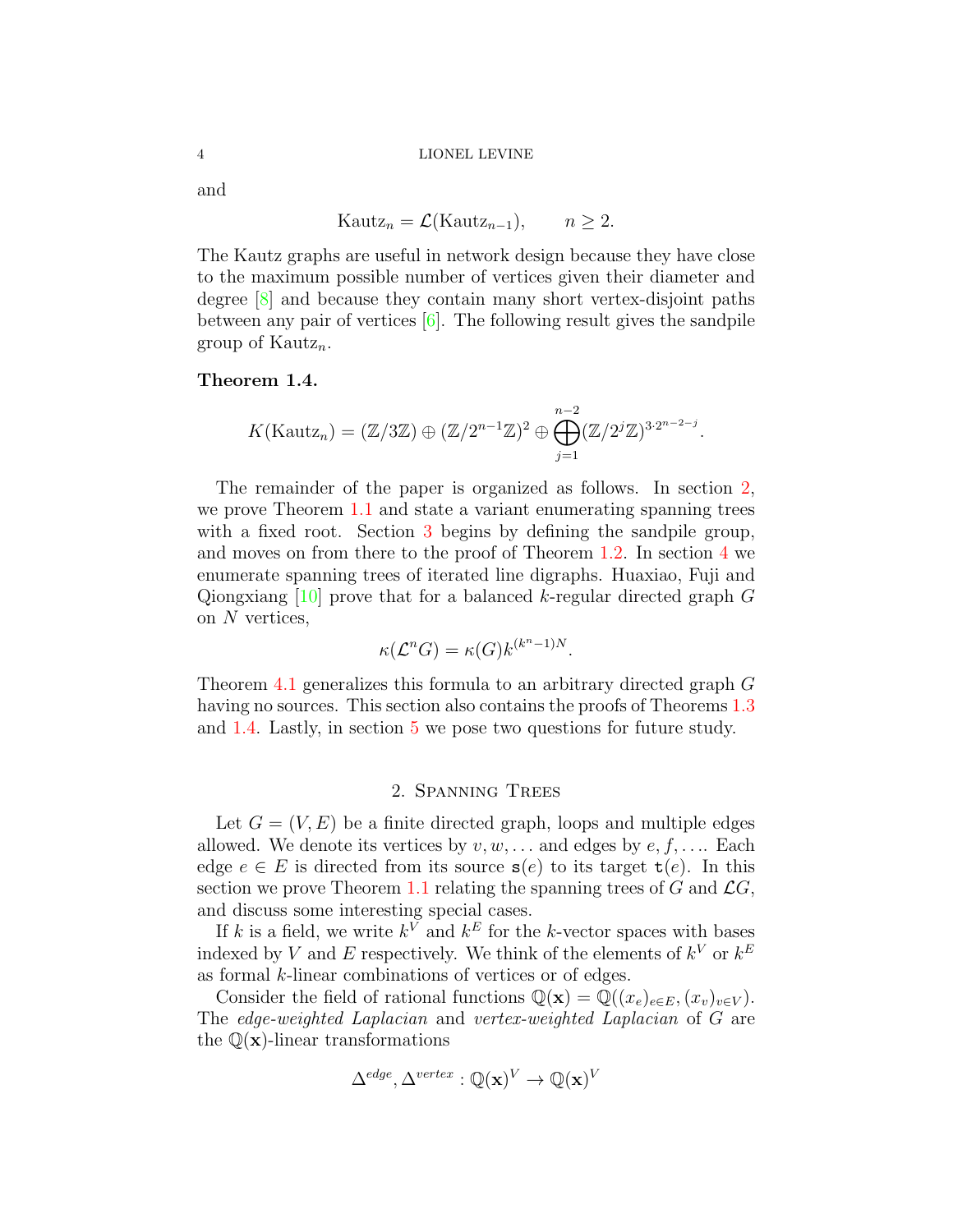sending

$$
\Delta^{edge}(v) = \sum_{\mathbf{s}(e)=v} x_e(\mathbf{t}(e) - v);
$$

$$
\Delta^{vertex}(v) = \sum_{\mathbf{s}(e)=v} x_{\mathbf{t}(e)}(\mathbf{t}(e) - v).
$$

The sums are over all edges  $e \in E$  such that  $s(e) = v$ .

We will use the following form of the matrix-tree theorem for directed graphs. Here  $[t]$   $p(t)$  denotes the coefficient of t in the polynomial  $p(t)$ .

Theorem 2.1 (Matrix-Tree Theorem).

$$
\kappa^{edge}(G, \mathbf{x}) = [t] \det(t \cdot \text{Id} - \Delta^{edge}).
$$
  

$$
\kappa^{vertex}(G, \mathbf{x}) = [t] \det(t \cdot \text{Id} - \Delta^{vertex}).
$$

For a proof, see for example [\[4,](#page-17-3) Theorem 2] for the vertex weightedversion, and [\[3\]](#page-17-4) for the edge-weighted version.

*Proof of Theorem [1.1.](#page-1-2)* Consider the  $V \times E$  matrix

$$
A_{ve} = \begin{cases} 1, & v = \mathtt{t}(e) \\ 0, & \text{else.} \end{cases}
$$

and the  $E \times V$  matrix

$$
B_{ev} = \begin{cases} x_e, & v = \mathbf{s}(e) \\ 0, & \text{else.} \end{cases}
$$

Let  $\Delta$  be the edge-weighted Laplacian of  $G,$  and let  $\Delta^{\mathcal{L}}$  be the vertexweighted Laplacian of  $\mathcal{L}G$ . Then

$$
\Delta = AB - D
$$

and

<span id="page-4-1"></span>
$$
\Delta^{\mathcal{L}} = BA - D^{\mathcal{L}} \tag{3}
$$

where D and  $D^{\mathcal{L}}$  are the diagonal matrices with diagonal entries

$$
D_{vv} = \sum_{\mathbf{s}(f)=v} x_f, \qquad v \in V
$$

and

$$
D_{ee}^{\mathcal{L}} = \sum_{\mathbf{s}(f)=\mathbf{t}(e)} x_f, \qquad e \in E.
$$

Since  $AD^{\mathcal{L}} = DA$ , we have

<span id="page-4-0"></span>
$$
A\Delta^{\mathcal{L}} = A(BA - D^{\mathcal{L}}) = ABA - DA = (AB - D)A = \Delta A. \tag{4}
$$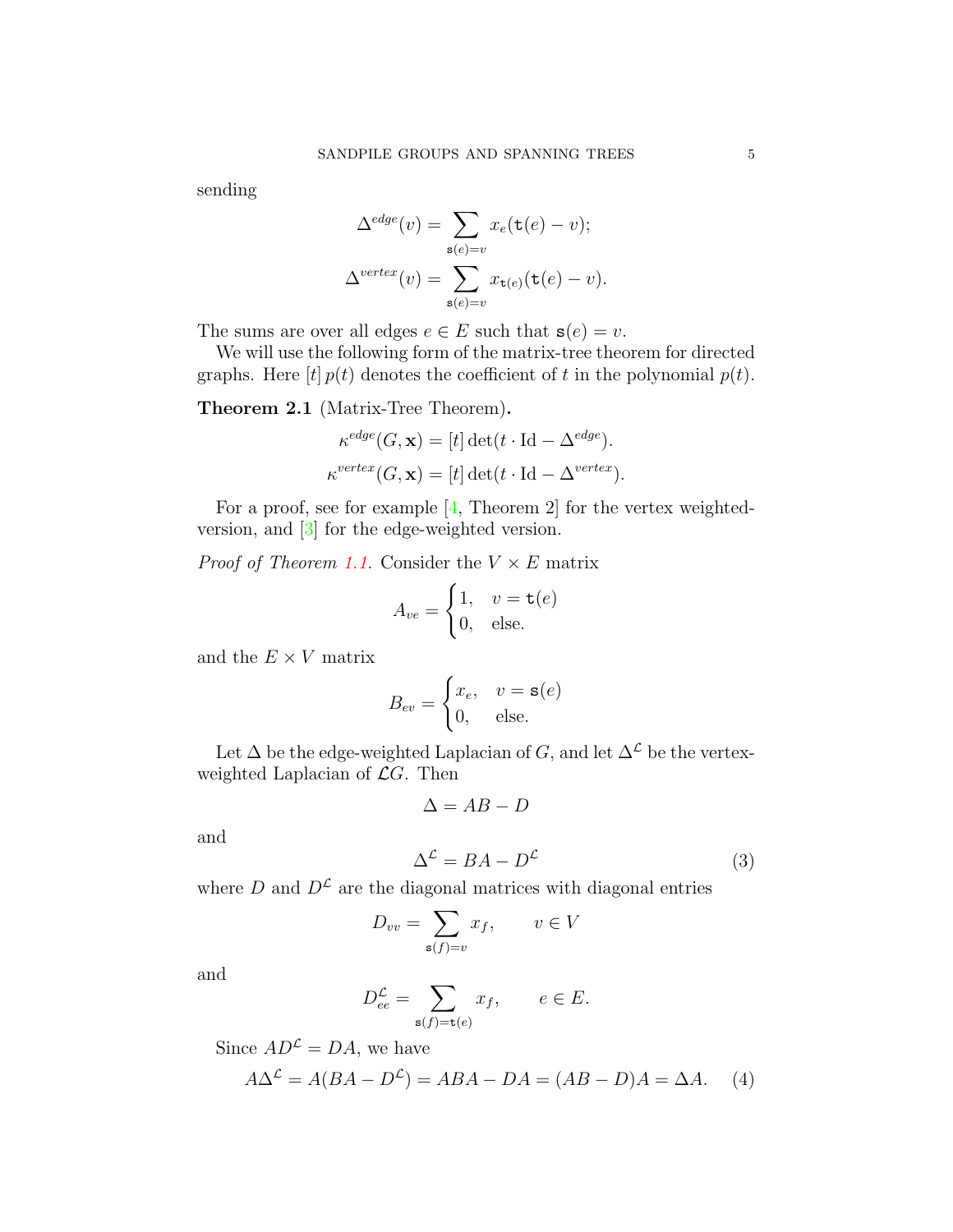In particular,  $\Delta^{\mathcal{L}}(\text{ker}(A)) \subset \text{ker}(A)$ , so the vector space decomposition

$$
\mathbb{Q}(\mathbf{x})^E = \ker(A) \oplus \ker(A)^\perp
$$

exhibits  $\Delta^{\mathcal{L}}$  in block triangular form. Hence the characteristic polynomial  $\chi(t)$  of  $\Delta^{\mathcal{L}}$  factors as

$$
\chi(t) = \chi_1(t)\chi_2(t)
$$

where  $\chi_1$  and  $\chi_2$  are respectively the characteristic polynomials of  $\Delta^{\mathcal{L}}|_{\ker(A)}$  and  $\Delta^{\mathcal{L}}|_{\ker(A)^{\perp}}$ .

By hypothesis,  $G$  has no sources, so  $A$  has full rank. In particular,  $AA<sup>T</sup>$  is invertible. Hence the restriction  $A|_{\text{ker}(A)^{\perp}}$  is an isomorphism of  $\ker(A)^{\perp} = \text{Im}(A^T)$  onto  $\mathbb{Q}(\mathbf{x})^V$ . By [\(4\)](#page-4-0) it follows that  $\Delta^{\mathcal{L}}|_{\ker(A)^{\perp}}$  and  $\Delta$ have the same characteristic polynomial

$$
\chi_2(t) = \det(t \cdot \mathrm{Id} - \Delta).
$$

Since the rows of  $\Delta$  sum to zero,  $\chi_2(t)$  has no constant term. By the matrix-tree theorem,

$$
\kappa^{vertex}(\mathcal{L}G, \mathbf{x}) = [t] \chi(t) = \chi_1(0) \cdot [t] \chi_2(t)
$$
  
= det  $(-\Delta^{\mathcal{L}}|_{\ker(A)}) \cdot \kappa^{edge}(G, \mathbf{x}).$ 

It remains to find the determinant of  $-\Delta^{\mathcal{L}}|_{\text{ker}(A)}$ . For each vertex  $v \in V$ , fix an edge  $e_0(v)$  with  $\mathsf{t}(e_0(v)) = v$ . Then a basis for ker(A) is given by the vectors

$$
\alpha_e = e - e_0(v)
$$
,  $v \in V$ ,  $e \in E$ ,  $\mathbf{t}(e) = v$ ,  $e \neq e_0(v)$ .

By  $(3)$  we have

$$
\Delta^{\mathcal{L}}\alpha_e = -\left(\sum_{\mathbf{s}(f)=\mathbf{t}(e)} x_f\right)\alpha_e
$$

so the vectors  $\alpha_e$  form an eigenbasis for  $\Delta^{\mathcal{L}}|_{\text{ker}(A)}$ . As each eigenvalue  $-\sum_{s(f)=v} x_f$  occurs with multiplicity indeg(v) – 1, we conclude that

$$
\det \left( -\Delta^{\mathcal{L}}|_{\ker(A)} \right) = \prod_{v \in V} \left( \sum_{\mathbf{s}(f) = v} x_f \right)^{\text{indeg}(v) - 1} . \quad \Box
$$

We remark that the idea of using the incidence matrices A and B to relate the adjacency matrices of G and  $\mathcal{L}G$  has appeared before. See, for example, Yan and Zhang [\[18,](#page-18-3) Proposition 1.4], who in turn cite Lin and Zhang [\[12\]](#page-18-4) and Liu [\[13\]](#page-18-5).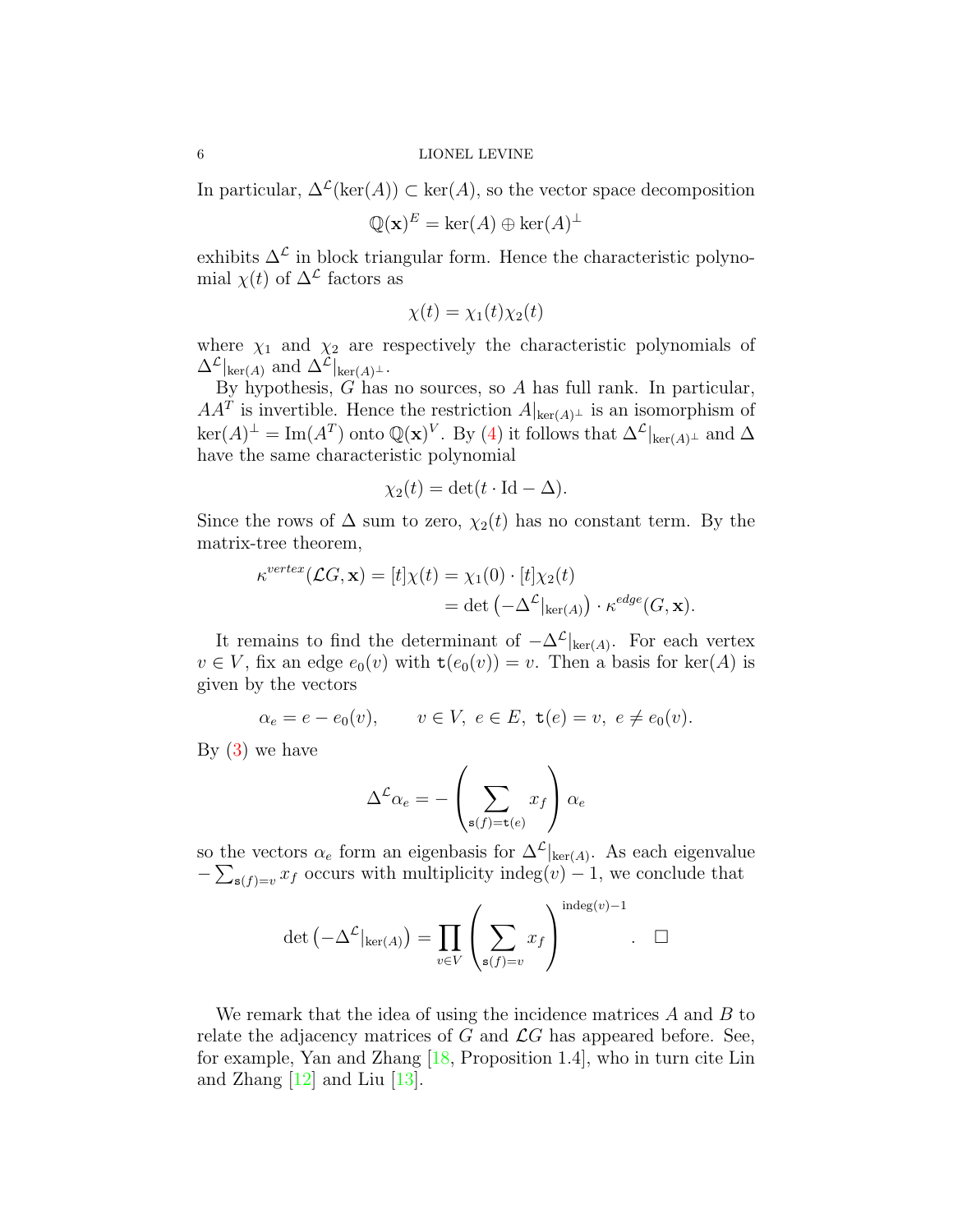Theorem [1.1](#page-1-2) enumerates all oriented spanning trees of  $\mathcal{L}G$ , while in many applications one wants to enumerate spanning trees with a fixed root. Given a vertex  $v_* \in V$ , let

$$
\kappa^{edge}(G, v_*, \mathbf{x}) = \sum_{\text{root}(T) = v_*} \prod_{e \in T} x_e
$$

and

$$
\kappa^{vertex}(G, v_*, \mathbf{x}) = \sum_{\text{root}(T) = v_*} \prod_{e \in T} x_{\mathbf{t}(e)}.
$$

We will use the following variant of the matrix-tree theorem; see [\[3\]](#page-17-4) and [\[17,](#page-18-6) Theorem 5.6.4].

<span id="page-6-0"></span>**Theorem 2.2** (Matrix-Tree Theorem, rooted version). Let  $\Delta_0^{edge}$  and  $\Delta_0^{vertex}$  be the submatrices of  $\Delta^{edge}$  and  $\Delta^{vertex}$  omitting row and column  $v_*$ . Then

$$
\kappa^{edge}(G, v_*, \mathbf{x}) = \det(-\Delta_0^{edge}).
$$
  

$$
\kappa^{vertex}(G, v_*, \mathbf{x}) = \det(-\Delta_0^{vertex}).
$$

The following variant of Theorem [1.1](#page-1-2) enumerates spanning trees of  $\mathcal{L}G$  with a fixed root  $e_*$  in terms of spanning trees of G with root  $w_* = \mathbf{s}(e_*)$ .

<span id="page-6-1"></span>**Theorem 2.3.** Let  $G = (V, E)$  be a finite directed graph, and let  $e_* =$  $(w_*, v_*)$  be an edge of G. If indeg $(v) \geq 1$  for all vertices  $v \in V$ , and indeg $(v_*) \geq 2$ , then

$$
\frac{\kappa^{vertex}(\mathcal{L}G, e_*, \mathbf{x})}{x_{e_*}\kappa^{edge}(G, w_*, \mathbf{x})} = \left(\sum_{\mathbf{s}(e)=v_*} x_e\right)^{\text{indeg}(v_*)-2} \prod_{v \neq v_*} \left(\sum_{\mathbf{s}(e)=v} x_e\right)^{\text{indeg}(v)-1}.
$$

Proof. The proof is analogous to that of Theorem [1.1,](#page-1-2) except that it uses reduced incidence matrices

$$
A_0: \mathbb{Q}(\mathbf{x})^{E-\{e_*\}} \to \mathbb{Q}(\mathbf{x})^V
$$

and

$$
B_0: \mathbb{Q}(\mathbf{x})^V \to \mathbb{Q}(\mathbf{x})^{E-\{e_*\}}.
$$

The edge-weighted Laplacian of the graph  $G \setminus e_*= (V, E - \{e_*\})$  is given by

$$
\Delta_{G \setminus e_*} = A_0 B_0 - D + M
$$

where the matrix M has a single nonzero entry  $x_{e_*}$  in row and column w<sub>∗</sub>. Expanding det( $D - A_0 B_0$ ) along column w<sub>∗</sub> we find

$$
\det(D - A_0 B_0) = \det(-\Delta_{G \setminus e}) + x_{e_*} \det(-\Delta_0)
$$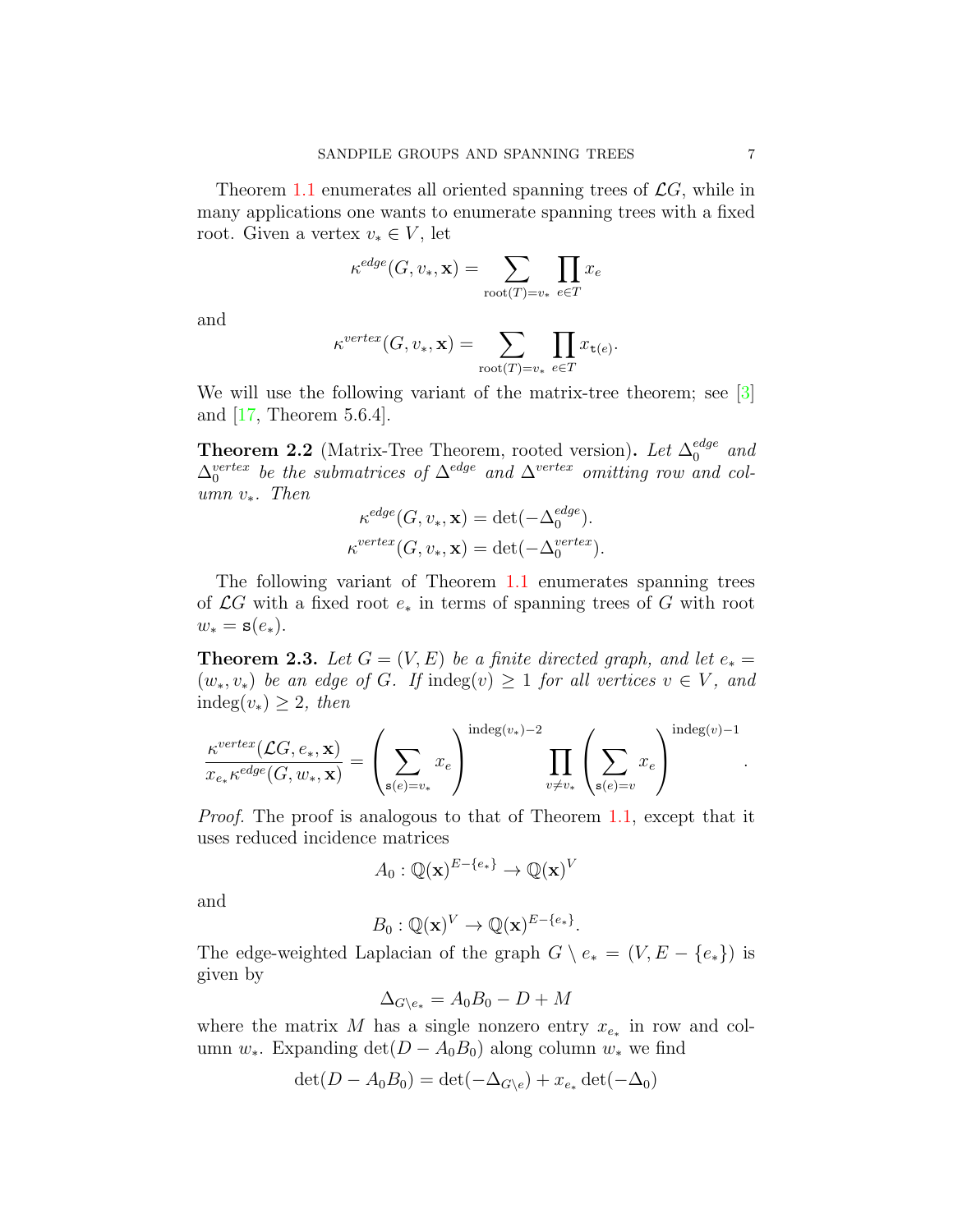where  $\Delta_0$  is the submatrix of the edge-weighted Laplacian of G omitting the row and column  $w_*$ . By Theorem [2.2](#page-6-0) we have det( $-\Delta_0$ ) =  $\kappa^{edge}(G, w_*, \mathbf{x})$ . Since the rows of  $\Delta_{G\setminus e_*}$  sum to zero, it follows that

$$
\det(D - A_0 B_0) = x_{e_*} \kappa^{edge}(G, w_*, \mathbf{x}).
$$

The submatrix  $\Delta_0^{\mathcal{L}}$  of the vertex-weighted Laplacian of  $\mathcal{L}G$  omitting the row and column  $e_*$  equals  $B_0A_0 - D_0^{\mathcal{L}}$ , where  $D_0^{\mathcal{L}}$  is the submatrix of  $D^{\mathcal{L}}$  omitting row and column  $e_*$ . Since  $A_0D_0^{\mathcal{L}} = DA_0$ , we have

$$
A_0 \Delta_0^{\mathcal{L}} = A_0 (B_0 A_0 - D_0^{\mathcal{L}}) = A_0 B_0 A_0 - D A_0 = (A_0 B_0 - D) A_0
$$

hence  $\Delta_0^{\mathcal{L}}(\ker(A_0)) \subset \ker(A_0)$ . Now by Theorem [2.2,](#page-6-0)

$$
\kappa^{vertex}(\mathcal{L}G, e_*, \mathbf{x}) = \det (-\Delta_0^{\mathcal{L}})
$$
  
= det  $(-\Delta_0^{\mathcal{L}}|_{\ker(A_0)})$  det  $(-\Delta_0^{\mathcal{L}}|_{\ker(A_0)^{\perp}})$ .

By hypothesis, the graph  $G \setminus e_*$  has no sources, so  $A_0$  has full rank. The rest of the proof proceeds as before, giving

$$
\det \left( -\Delta_0^{\mathcal{L}}|_{\ker(A_0)^{\perp}} \right) = \det (D - A_0 B_0) = x_{e_*} \kappa^{edge}(G, w_*, \mathbf{x})
$$

and

$$
\det\left(-\Delta_0^{\mathcal{L}}|_{\ker(A_0)}\right) = \left(\sum_{\mathbf{s}(e)=v_*} x_e\right)^{\text{indeg}(v_*)-2} \prod_{v \neq v_*} \left(\sum_{\mathbf{s}(e)=v} x_e\right)^{\text{indeg}(v)-1}.\quad \Box
$$

Setting all  $x_e = 1$  in Theorem [2.3](#page-6-1) yields the enumeration

<span id="page-7-0"></span>
$$
\kappa(\mathcal{L}G, e_*) = \frac{\kappa(G, w_*)}{\text{outdeg}(v_*)} \pi(G)
$$
\n<sup>(5)</sup>

where  $\kappa(G, w_*)$  is the number of oriented spanning trees of G rooted at  $w_*,$  and

$$
\pi(G) = \prod_{v \in V} \text{outdeg}(v)^{\text{indeg}(v) - 1}.
$$

It is interesting to compare this formula to the theorem of Knuth [\[11\]](#page-18-0), which in our notation reads

<span id="page-7-1"></span>
$$
\kappa(\mathcal{L}G, e_*) = \left(\kappa(G, v_*) - \frac{1}{\text{outdeg}(v_*)} \sum_{\substack{\mathbf{t}(e) = v_*\\e \neq e_*}} \kappa(G, \mathbf{s}(e))\right) \pi(G). \tag{6}
$$

To see directly why the right sides of [\(5\)](#page-7-0) and [\(6\)](#page-7-1) are equal, we define a unicycle to be a spanning subgraph of G which contains a unique directed cycle, and in which every vertex has outdegree 1. If vertex  $v_*$ is on the unique cycle of a unicycle U, we say that U goes through  $v_*$ .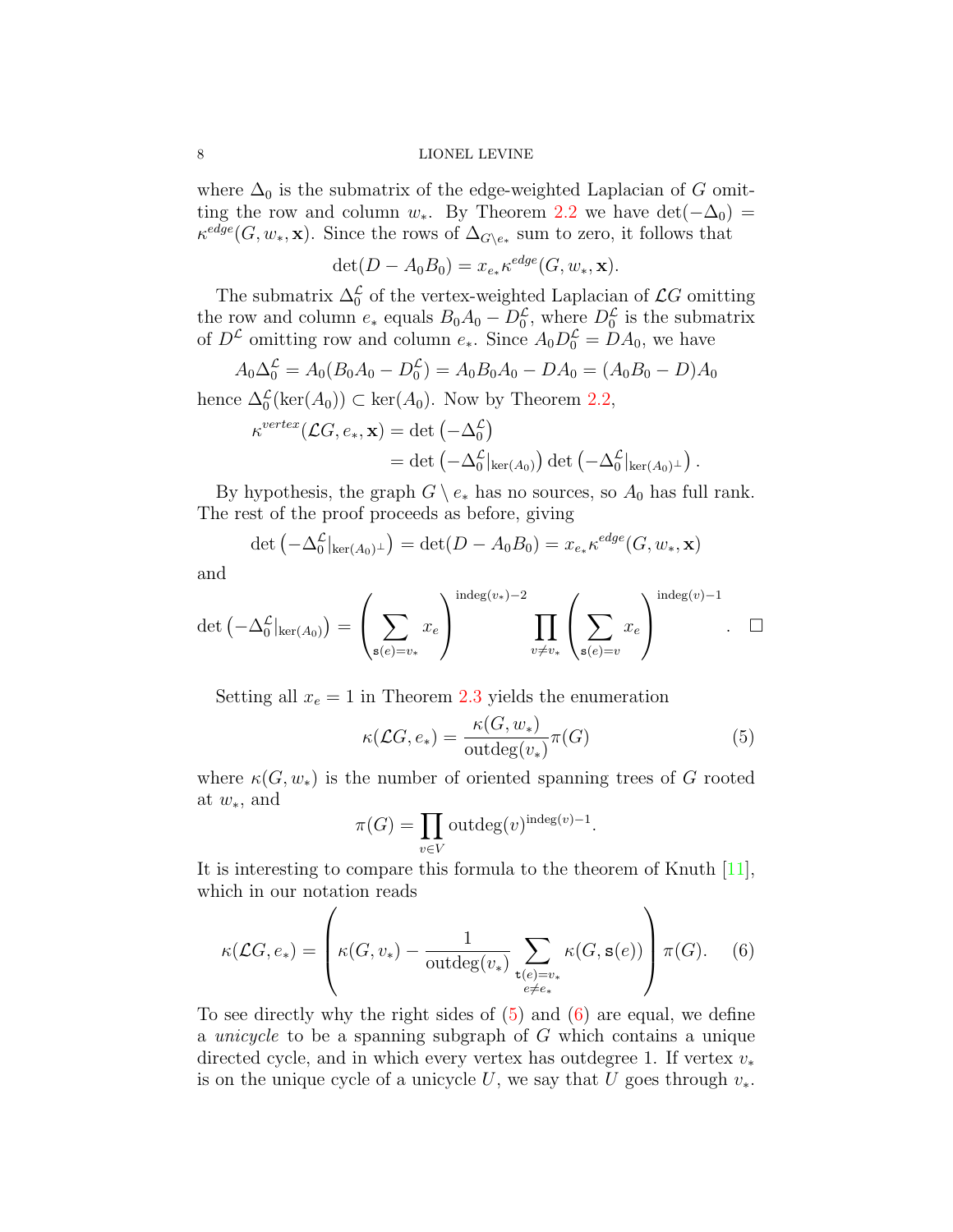<span id="page-8-0"></span>Lemma 2.4.

$$
\kappa^{edge}(G,v_*,\mathbf{x})\sum_{\mathbf{s}(e)=v_*}x_e=\sum_{\mathbf{t}(e)=v_*}\kappa^{edge}(G,\mathbf{s}(e),\mathbf{x})\,x_e.
$$

Proof. Removing e gives a bijection from unicycles containing a fixed edge e to spanning trees rooted at  $s(e)$ . If U is a unicycle through  $v_*,$ then the cycle of U contains a unique edge e with  $s(e) = v_*$  and a unique edge  $e'$  with  $\mathbf{t}(e') = v_*$ , so both sides are equal to

$$
\sum_U \prod_{e \in U} x_e
$$

where the sum is over all unicycles U through  $v_*$ .

Setting all  $x_e = 1$  in Lemma [2.4](#page-8-0) yields

$$
\kappa(G, v_*) \operatorname{outdeg}(v_*) = \sum_{\mathtt{t}(e)=v_*} \kappa(G, \mathtt{s}(e)).
$$

Hence the factor appearing in front of  $\pi(G)$  in Knuth's formula [\(6\)](#page-7-1) is equal to  $\kappa(G, w_*)$ /outdeg $(v_*)$ .

We conclude this section by discussing some special cases and interesting examples of Theorem [1.1.](#page-1-2)

2.1. Deletion and contraction. Fix an edge  $e \in E$  which is not a loop, i.e.,  $\mathbf{s}(e) \neq \mathbf{t}(e)$ . Let

$$
G \setminus e = (V, E - \{e\})
$$

be the graph obtained by deleting  $e$  from  $G$ . While there is more than one sensible way to define contraction for directed graphs, the following definition is natural from the point of view of oriented spanning trees. Let  $G/e$  be the graph obtained from G by first deleting all edges f with  $s(f) = s(e)$ , and then identifying the vertices  $s(e)$  and  $t(e)$ . Formally,  $G/e = (V/e, E/e)$ , where

$$
V/e = V - \{\mathbf{s}(e), \mathbf{t}(e)\} \cup \{e\}
$$

and

$$
E/e = E - \{f | \mathbf{s}(f) = \mathbf{s}(e)\}.
$$

The source and target maps for  $G/e$  are given by  $p \circ s \circ i$  and  $p \circ t \circ i$ , where  $i : E/e \to E$  is inclusion, and  $p : V \to V/e$  is given by  $p(\mathbf{s}(e)) =$  $p(\mathbf{t}(e)) = e$ , and  $p(v) = v$  for  $v \neq \mathbf{s}(e), \mathbf{t}(e)$ .

With these definitions, the spanning tree enumerator  $\kappa^{edge}$  satisfies the following deletion-contraction recurrence.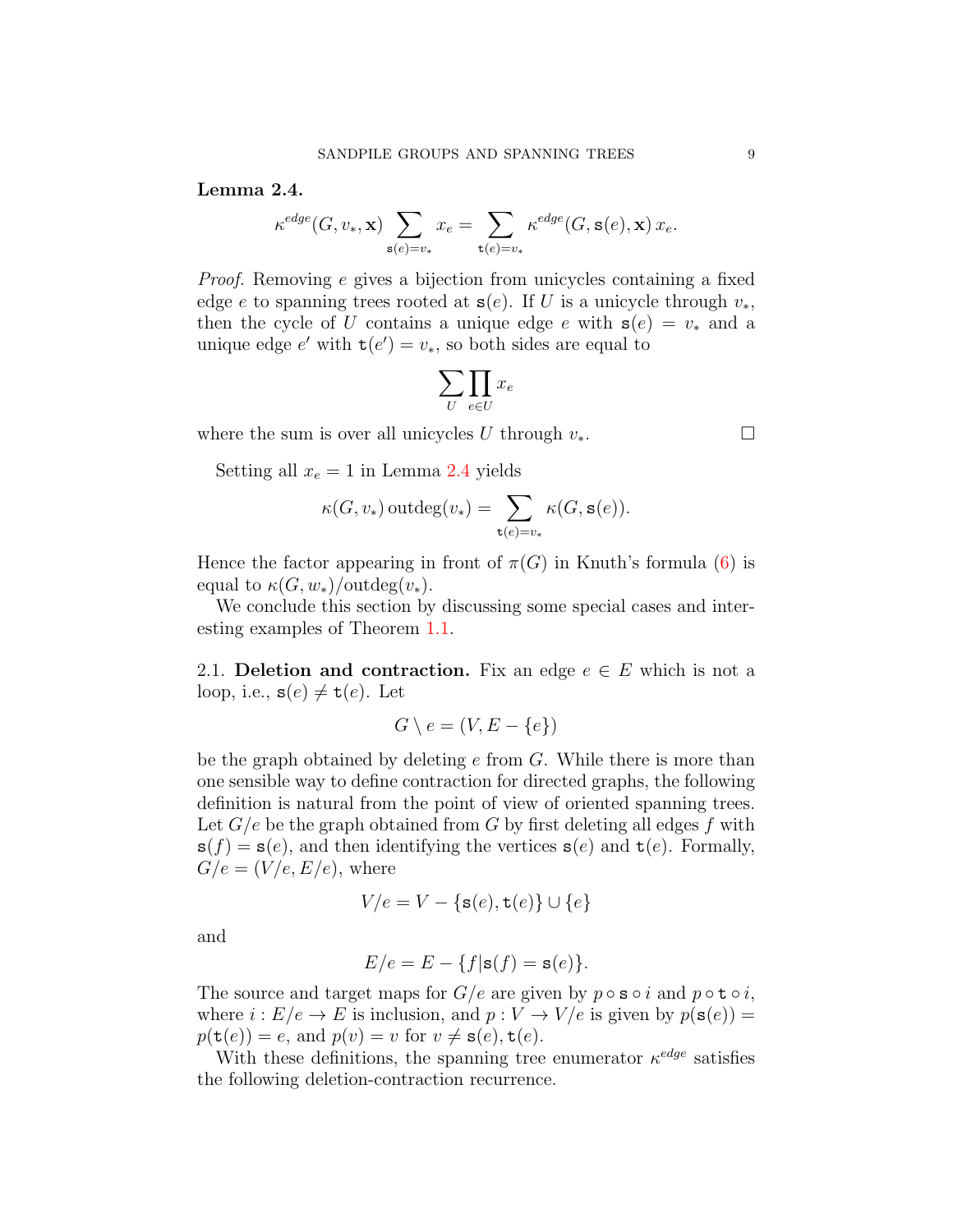<span id="page-9-0"></span>**Lemma 2.5.** Let  $G$  be a finite directed graph, and let  $e$  be a non-loop edge of G. Then

$$
\kappa^{edge}(G, \mathbf{x}) = \kappa^{edge}(G \setminus e, \mathbf{x}) + x_e \kappa^{edge}(G/e, \mathbf{x}).
$$

*Proof.* Oriented spanning trees of  $G \setminus e$  are in bijection with oriented spanning trees of G that do not contain the edge e. With the above definition of  $G/e$ , one easily checks that the map  $T \mapsto T \cup \{e\}$  defines a bijection from oriented spanning trees of  $G/e$  to oriented spanning trees of G that contain the edge  $e$ .

Suppose now that we set  $x_f = 1$  for all  $f \neq e$ . The coefficient of  $x_e^{\ell}$ in  $\kappa^{vertex}(\mathcal{L}G, \mathbf{x})$  then counts the number of oriented spanning trees T of  $\mathcal{L}G$  with  $\text{indeg}_T(e) = \ell$ . If  $v = \mathbf{s}(e)$  has indegree k and outdegree m, then by Theorem [1.1](#page-1-2) and Lemma [2.5,](#page-9-0) this number is given by the coefficient of  $x_e^{\ell}$  in the product

$$
\left[\kappa(G \setminus e) + x_e \kappa(G/e)\right](m-1+x_e)^{k-1} \prod_{w \neq v} \text{outdeg}(w)^{\text{indeg}(w)-1}.
$$

Using the binomial theorem, we obtain the following.

**Proposition 2.6.** Let  $G = (V, E)$  be a finite directed graph with no sources. Fix a non-loop edge  $e \in E$  and an integer  $\ell \geq 0$ . The number of oriented spanning trees T of  $\mathcal{L}G$  satisfying indeg<sub>T</sub>(e) =  $\ell$  is given by

$$
\prod_{w \neq v} \text{outdeg}(w)^{\text{indeg}(w)-1} \left( \binom{k-1}{\ell} \kappa(G \setminus e)(m-1)^{k-1-\ell} + \binom{k-1}{\ell-1} \kappa(G/\ell)(m-1)^{k-\ell} \right)
$$

where  $v = s(e)$ ,  $k = indeg(v)$  and  $m = outdeg(v)$ .

2.2. **Complete graph.** Taking  $G$  to be the graph with one vertex and n loops, so that  $\mathcal{L}G$  is the complete directed graph  $\vec{K}_n$  on n vertices (including a loop at each vertex), we obtain from Theorem [1.1](#page-1-2) the classical formula

$$
\kappa^{vertex}(\vec{K}_n) = (x_1 + \ldots + x_n)^{n-1}.
$$

For a generalization to forests, see  $[17,$  Theorem 5.3.4. Note that oriented spanning trees of  $\vec{K}_n$  are in bijection with rooted spanning trees of the complete undirected graph  $K_n$ , by forgetting orientation.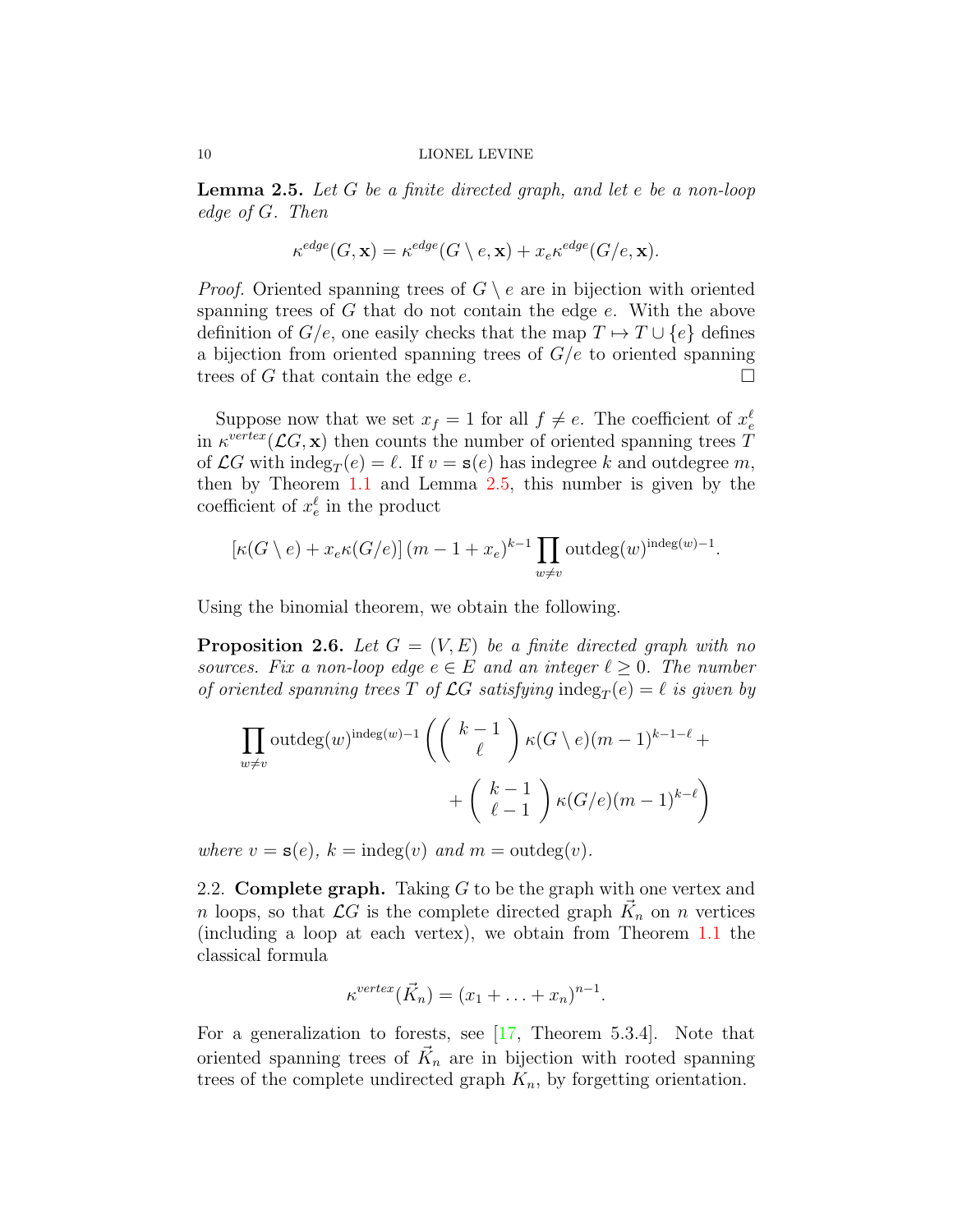2.3. Complete bipartite graph. Taking  $G$  to have two vertices,  $a$ and  $b$ , with  $m$  edges directed from  $a$  to  $b$  and  $n$  edges directed from  $b$ to a, we obtain from Theorem [1.1](#page-1-2)

$$
\kappa^{vertex}(\vec{K}_{m,n}) = (x_1 + \ldots + x_m + y_1 + \ldots + y_n) \times
$$
  
 
$$
\times (x_1 + \ldots + x_m)^{n-1}(y_1 + \ldots + y_n)^{m-1}.
$$

where  $\vec{K}_{m,n} = \mathcal{L}G$  is the bidirected complete bipartite graph on  $m + n$ vertices. The variables  $x_1, \ldots, x_m$  correspond to vertices in the first part, and  $y_1, \ldots, y_n$  correspond to vertices in the second part. As with the complete graph, oriented spanning trees of  $K_{m,n}$  are in bijection with rooted spanning trees of the undirected complete bipartite graph  $K_{m,n}$  by forgetting orientation.

2.4. De Bruijn graphs. The spanning tree enumerators for the first few de Bruijn graphs are

$$
\kappa^{vertex}(DB_1) = x_0 + x_1;
$$
  
\n
$$
\kappa^{vertex}(DB_2) = (x_{00} + x_{01})(x_{10} + x_{11})(x_{01} + x_{10});
$$
  
\n
$$
\kappa^{vertex}(DB_3) = (x_{000} + x_{001})(x_{010} + x_{011})(x_{100} + x_{101})(x_{110} + x_{111}) \times
$$
  
\n
$$
\times (x_{011}x_{110}x_{100} + x_{010}x_{110}x_{100} + x_{110}x_{101}x_{001} + x_{110}x_{100}x_{001} + x_{100}x_{001}x_{011} + x_{001}x_{010}x_{110} + x_{001}x_{011}x_{110}).
$$

# 3. Sandpile Groups

<span id="page-10-0"></span>Let  $G = (V, E)$  be a strongly connected finite directed graph, loops and multiple edges allowed. Consider the free abelian group  $\mathbb{Z}^V$  generated by the vertices of  $G$ ; we think of its elements as formal linear combinations of vertices with integer coefficients. For  $v \in V$  let

$$
\Delta_v = \sum_{\mathbf{s}(e)=v} (\mathbf{t}(e) - v) \in \mathbb{Z}^V
$$

where the sum is over all edges  $e \in E$  such that  $s(e) = v$ . Fixing a vertex  $v_* \in V$ , let  $L_V$  be the subgroup of  $\mathbb{Z}^V$  generated by  $v_*$  and  ${\{\Delta_v\}}_{v \neq v_*}$ . The sandpile group  $K(G, v_*)$  is defined as the quotient group

$$
K(G, v_*) = \mathbb{Z}^V / L_V.
$$

The  $V \times V$  integer matrix whose column vectors are  ${\{\Delta_v\}}_{v \in V}$  is called the Laplacian of G. By Theorem [2.2,](#page-6-0) its principal minor omitting the row and column corresponding to  $v_*$  counts the number  $\kappa(G, v_*)$  of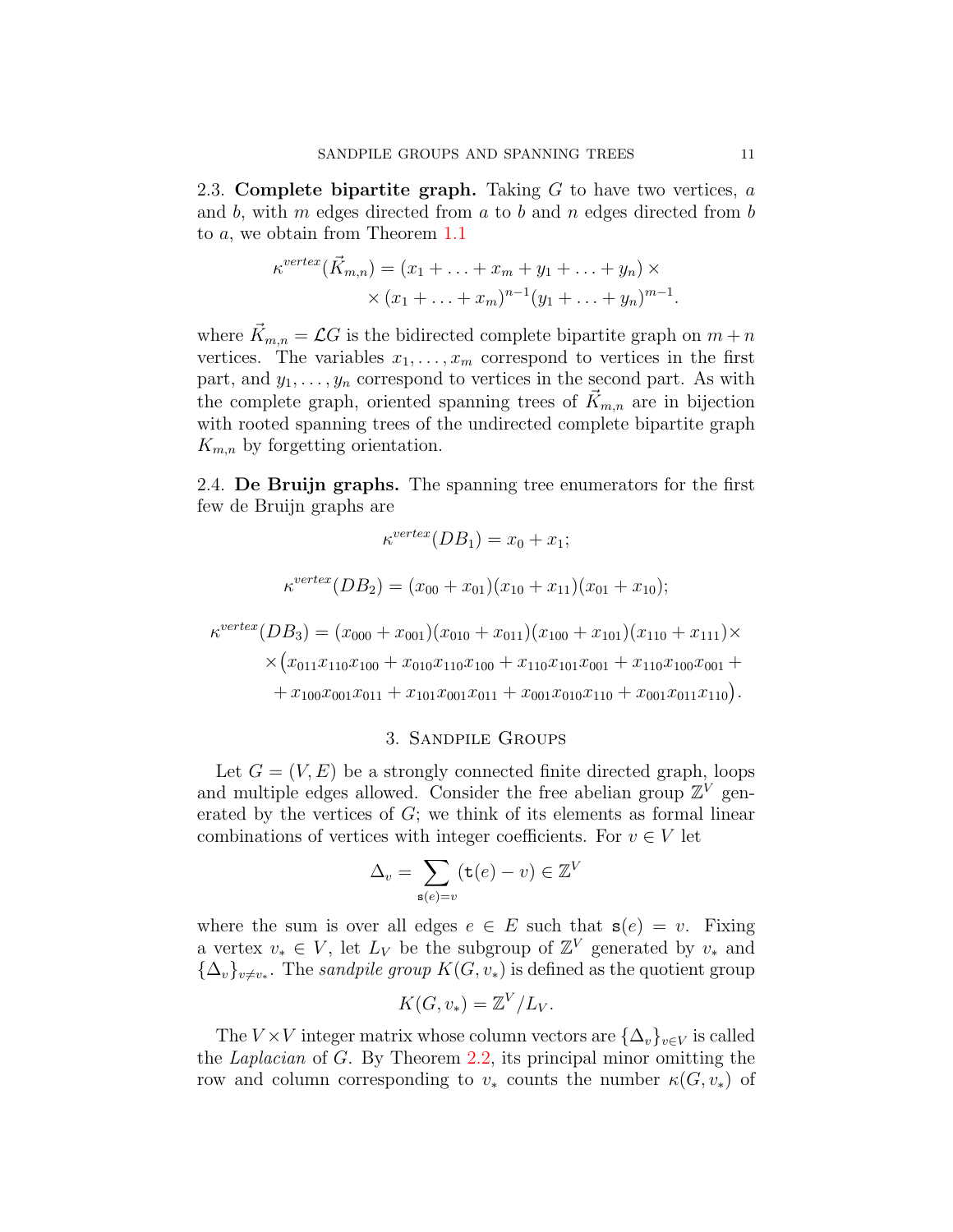oriented spanning trees of G rooted at  $v_*$ . Since this minor is also the index of  $\overline{L}_V$  in  $\mathbb{Z}^{\overline{V}}$ , we have

$$
\#K(G, v_*) = \kappa(G, v_*).
$$

Recall that G is Eulerian if  $\text{indeg}(v) = \text{outdeg}(v)$  for every vertex v. If G is Eulerian, then the groups  $K(G, v_*)$  and  $K(G, v'_*)$  are isomorphic for any vertices  $v_*$  and  $v'_*$  [\[9,](#page-18-7) Lemma 4.12]. In this case we usually denote the sandpile group just by  $K(G)$ .

The sandpile group arose independently in several fields, including arithmetic geometry [\[14,](#page-18-8) [15\]](#page-18-9), statistical physics [\[5\]](#page-17-5) and algebraic combinatorics  $[2]$ . Often it is defined for an undirected graph  $G$ ; to translate this definition into the present setting of directed graphs, replace each undirected edge by a pair of directed edges oriented in opposite directions. Sandpiles on directed graphs were first studied in [\[16\]](#page-18-10). For a survey of the basic properties of sandpile groups of directed graphs and their proofs, see [\[9\]](#page-18-7).

The goal of this section is to relate the sandpile groups of an Eulerian graph  $\tilde{G}$  and its directed line graph  $\mathcal{L}G$ . To that end, let  $\mathbb{Z}^E$  be the free abelian group generated by the edges of G. For  $e \in E$  let

$$
\Delta_e = \sum_{\mathbf{s}(f) = \mathbf{t}(e)} (f - e) \in \mathbb{Z}^E.
$$

Fix an edge  $e_* \in E$ , and let  $v_* = \mathbf{t}(e_*)$ . Let  $L_E \subset \mathbb{Z}^E$  be the subgroup generated by  $e_*$  and  $\{\Delta_e\}_{e\neq e_*}$ . Then the sandpile group associated to  $\mathcal{L}G$  and  $e_*$  is

$$
K(\mathcal{L}G, e_*) = \mathbb{Z}^E / L_E.
$$

Note that  $\mathcal{L}G$  may not be Eulerian even when G is Eulerian. For example, if G is a bidirected graph (i.e., a directed graph obtained by replacing each edge of an undirected graph by a pair of oppositely oriented directed edges) then G is Eulerian, but  $\mathcal{L}G$  is not Eulerian unless all vertices of G have the same degree.

We will work with maps  $\phi$  and  $\psi$  relating the sandpile groups of G and  $\mathcal{L}G$ . These maps are analogous to the incidence matrices A and B from section [2,](#page-3-0) except that now we work over  $\mathbb Z$  instead of the field  $\mathbb Q(\mathbf x)$ .

<span id="page-11-0"></span>**Lemma 3.1.** Let  $\phi : \mathbb{Z}^E \to \mathbb{Z}^V$  be the Z-linear map sending  $e \mapsto \mathsf{t}(e)$ . If G is Eulerian, then  $\phi$  descends to a surjective group homomorphism

$$
\bar{\phi}: K(\mathcal{L}G, e_*) \to K(G, v_*).
$$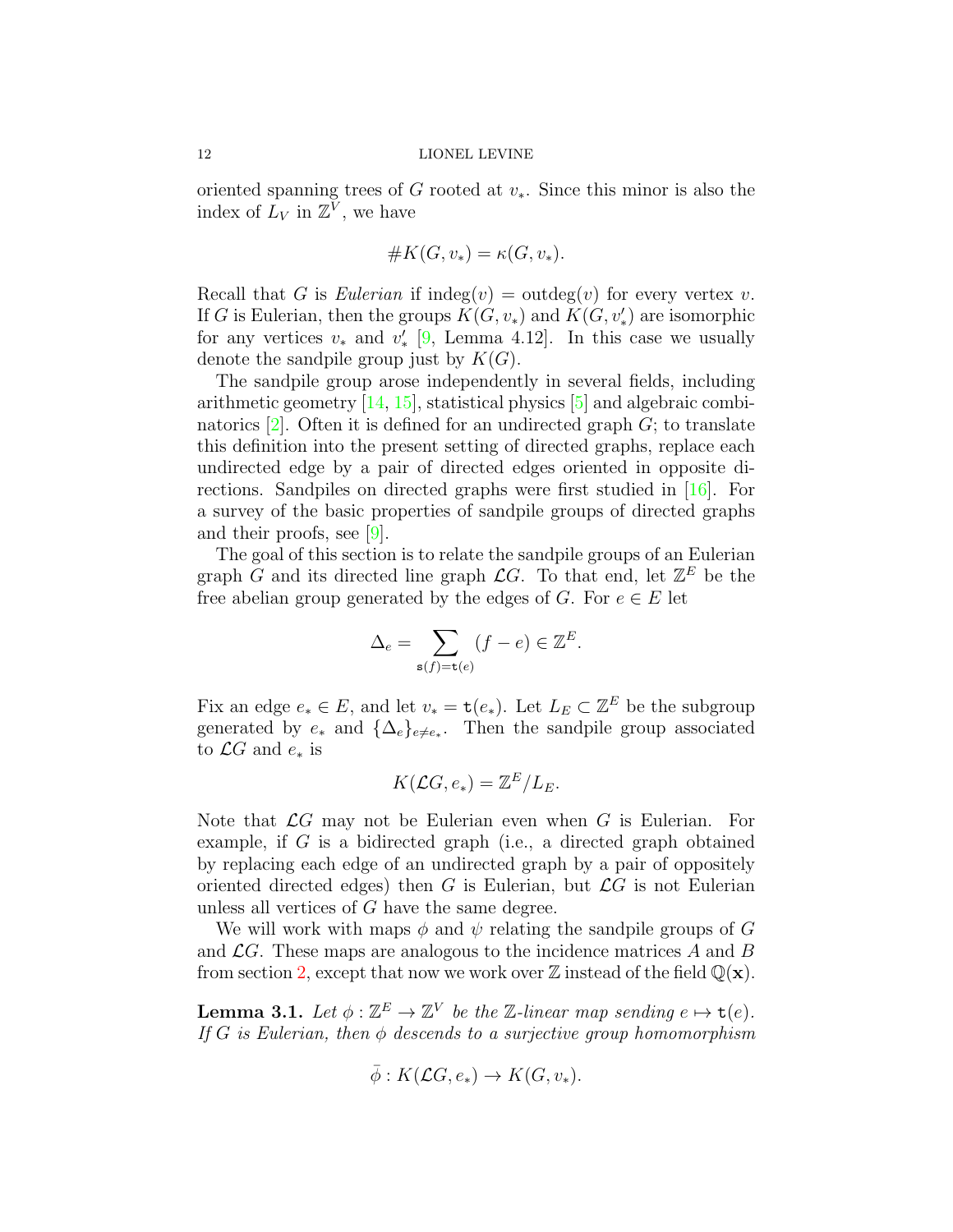*Proof.* To show that  $\phi$  descends, it suffices to show that  $\phi(L_E) \subset L_V$ . For any  $e \in E$ , we have

$$
\phi(\Delta_e) = \sum_{\mathbf{s}(f) = \mathbf{t}(e)} (\mathbf{t}(f) - \mathbf{t}(e)) = \Delta_{\mathbf{t}(e)}.
$$

The right side lies in  $L_V$  by definition if  $\mathsf{t}(e) \neq v_*$ . Moreover, since G is Eulerian,

$$
\sum_{v \in V} \Delta_v = \sum_{e \in E} (\mathtt{t}(e) - \mathtt{s}(e)) = \sum_{v \in V} (\mathrm{indeg}(v) - \mathrm{outdeg}(v))v = 0,
$$

so  $\Delta_{v_*} = -\sum_{v \neq v_*} \Delta_v$  also lies in  $L_V$ . Finally,  $\phi(e_*) = v_* \in L_V$ , and hence  $\phi(L_E) \subset L_V$ .

Since  $G$  is strongly connected, every vertex has at least one incoming edge, so  $\phi$  is surjective, and hence  $\phi$  is surjective.

Let k be a positive integer. We say that G is balanced k-regular if  $indeg(v) = outdeg(v) = k$  for every vertex v. Note that any balanced k-regular graph is Eulerian; and if G is balanced k-regular, then its directed line graph  $\mathcal{L}G$  is also balanced k-regular. In particular, this implies

$$
\sum_{e\in E}\Delta_e=0
$$

so that  $\Delta_{e_*} \in L_E$ .

Now consider the  $\mathbb{Z}$ -linear map

$$
\psi:\mathbb{Z}^V\to\mathbb{Z}^E
$$

sending  $v \mapsto \sum_{s(e)=v} e$ . For a group  $\Gamma$ , write  $k\Gamma = \{kg | g \in \Gamma\}$ .

<span id="page-12-0"></span>**Lemma 3.2.** If G is balanced k-regular, then  $\psi$  descends to a group isomorphism

$$
\bar{\psi}: K(G) \xrightarrow{\simeq} k K(\mathcal{L}G).
$$

Proof. We have

$$
\psi(v_*) = \Delta_{e_*} + ke_* \in L_E
$$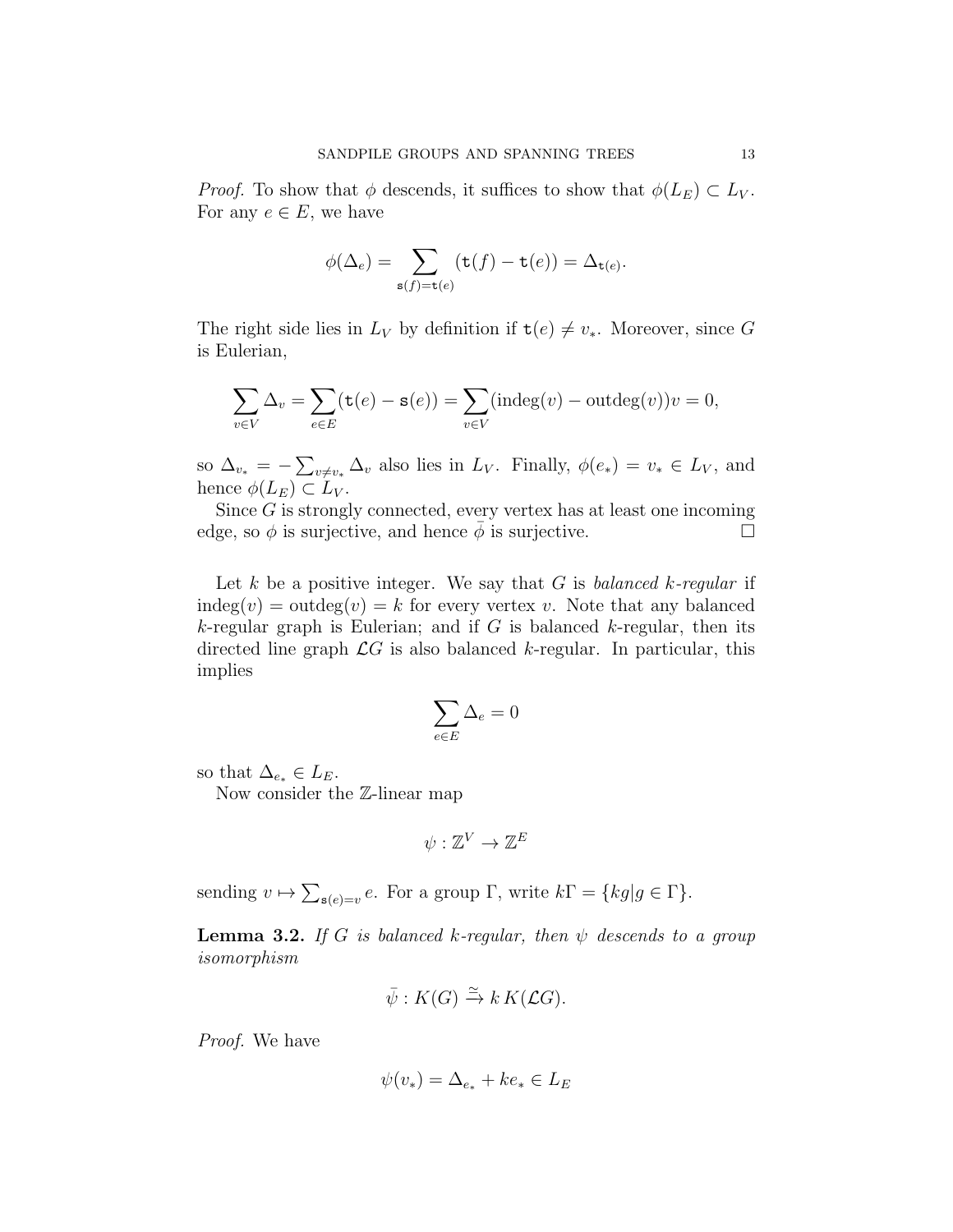and for any vertex  $v \in V$ ,

$$
\psi(\Delta_v) = \sum_{\mathbf{s}(e)=v} \psi(\mathbf{t}(e)) - k\psi(v)
$$

$$
= \sum_{\mathbf{s}(e)=v} \sum_{\mathbf{s}(f)=\mathbf{t}(e)} f - k \sum_{\mathbf{s}(g)=v} g
$$

$$
= \sum_{\mathbf{s}(e)=v} \left( \sum_{\mathbf{s}(f)=\mathbf{t}(e)} f - ke \right)
$$

$$
= \sum_{\mathbf{s}(e)=v} \Delta_e.
$$

Since  $\mathcal{L}G$  is Eulerian, the right side lies in  $L_E$ . Hence  $\psi(L_V) \subset L_E$ , and  $\psi$  descends to a group homomorphism

$$
\bar{\psi}: K(G) \to K(\mathcal{L}G).
$$

If v is any vertex of G, and e is any edge with  $\mathsf{t}(e) = v$ , then

$$
\psi(v) = ke + \Delta_e,
$$

so the image of  $\bar{\psi}$  is  $k K(\mathcal{L}G)$ .

To complete the proof it suffices to show that  $\psi^{-1}(L_E) \subset L_V$ , so that  $\bar{\psi}$  is injective. If  $k = 1$  then  $K(G)$  is the trivial group, so there is nothing to prove. Assume now that  $k \geq 2$ . Given  $\eta \in \mathbb{Z}^V$  with  $\psi(\eta) \in L_E$ , write

$$
\psi(\eta) = \sum_{e \in E} b_e \Delta_e + b_* e_*
$$

for some coefficients  $b_e, b_* \in \mathbb{Z}$ . Then

$$
\psi(\eta) - b_* e_* = \sum_{e \in E} b_e \left( \sum_{\mathbf{s}(f) = \mathbf{t}(e)} f - ke \right)
$$

$$
= \sum_{f \in E} \left( \sum_{\mathbf{t}(e) = \mathbf{s}(f)} b_e \right) f - \sum_{e \in E} k b_e e
$$

$$
= \sum_{f \in E} \left( \sum_{\mathbf{t}(e) = \mathbf{s}(f)} b_e - k b_f \right) f.
$$

Now writing  $\eta = \sum_{v \in V} a_v v$ , so that  $\psi(\eta) = \sum_{f \in E} a_{s(f)} f$ , equating coefficients of  $f$  gives

<span id="page-13-0"></span>
$$
kb_f = \sum_{\mathbf{t}(e) = \mathbf{s}(f)} b_e - a_{\mathbf{s}(f)}, \qquad f \neq e_*. \tag{7}
$$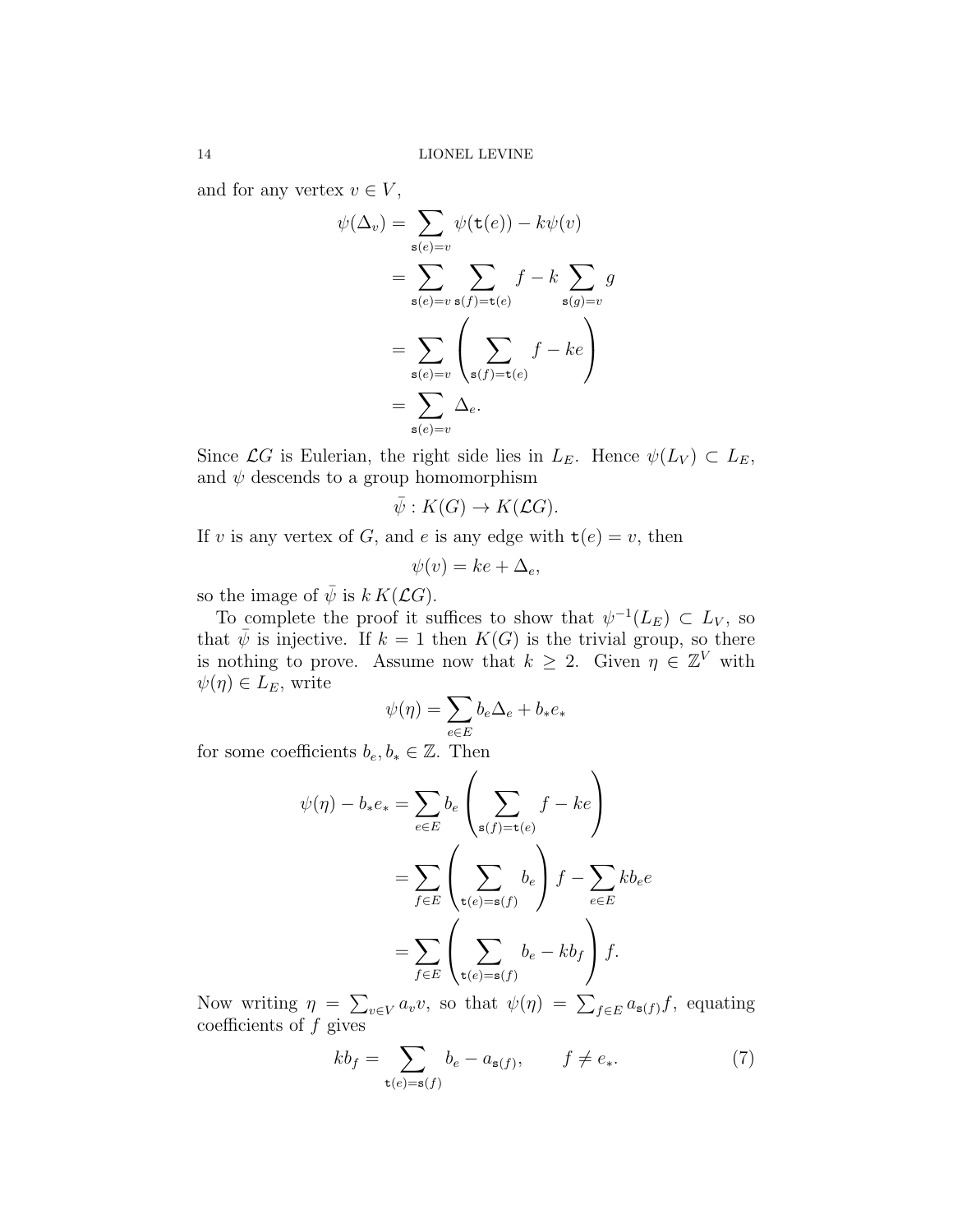Note that the right side depends only on  $s(f)$ . For  $v \in V$ , let

$$
F(v) = \frac{1}{k} \sum_{\mathbf{t}(e)=v} b_e - \frac{1}{k} a_v.
$$

Then  $b_f = F(\mathbf{s}(f))$  for all edges  $f \neq e_*.$  Since  $k \geq 2$ , for any  $v \in V$ there exists an edge  $f \neq e_*$  with  $s(f) = v$ . Moreover if  $v \neq v_*$  and  $t(e) = v$ , then  $e \neq e_*$ . From [\(7\)](#page-13-0) we obtain

$$
a_v = \sum_{\mathsf{t}(e)=v} b_e - kb_f = \sum_{\mathsf{t}(e)=v} F(\mathsf{s}(e)) - kF(v), \qquad v \neq v_*
$$

Hence

$$
\eta - a_{v_*} v_* = \sum_{v \neq v_*} a_v v = \sum_{e \in E, \ t(e) \neq v_*} F(\mathbf{s}(e)) \mathbf{t}(e) - \sum_{v \neq v_*} k F(v) v \n= \sum_{v \in V} F(v) \left( \sum_{\mathbf{s}(e) = v, \ t(e) \neq v_*} \mathbf{t}(e) - k v \right) + k F(v_*) v_* \n= \sum_{v \in V} F(v) \Delta_v + \left( k F(v_*) - \sum_{\mathbf{t}(e) = v_*} F(\mathbf{s}(e)) \right) v_*.
$$

The right side lies in  $L_V$ , so  $\eta \in L_V$ , completing the proof.  $\Box$ 

*Proof of Theorem [1.2.](#page-2-0)* If G is Eulerian, then  $\phi$  descends to a surjective homomorphism of sandpile groups by Lemma [3.1.](#page-11-0) If G is balanced k-regular, then  $\psi$  is injective by Lemma [3.2,](#page-12-0) so

$$
\ker(\bar{\phi}) = \ker(\bar{\psi} \circ \bar{\phi}).
$$

Moreover for any edge  $e \in E$ 

$$
(\psi \circ \phi)(e) = \sum_{\mathbf{s}(f) = \mathbf{t}(e)} f = ke + \Delta_e.
$$

Hence  $\bar{\psi} \circ \bar{\phi}$  is multiplication by k, and ker( $\bar{\phi}$ ) is the k-torsion subgroup of  $K(\mathcal{L}G)$ .

## 4. Iterated Line Graphs

<span id="page-14-0"></span>Let  $G = (V, E)$  be a finite directed graph, loops and multiple edges allowed. The *iterated line digraph*  $\mathcal{L}^n G = (E_n, E_{n+1})$  has as vertices the set

$$
E_n = \{(e_1, \ldots, e_n) \in E^n \mid \mathbf{s}(e_{i+1}) = \mathbf{t}(e_i), \ i = 1, \ldots, n-1\}
$$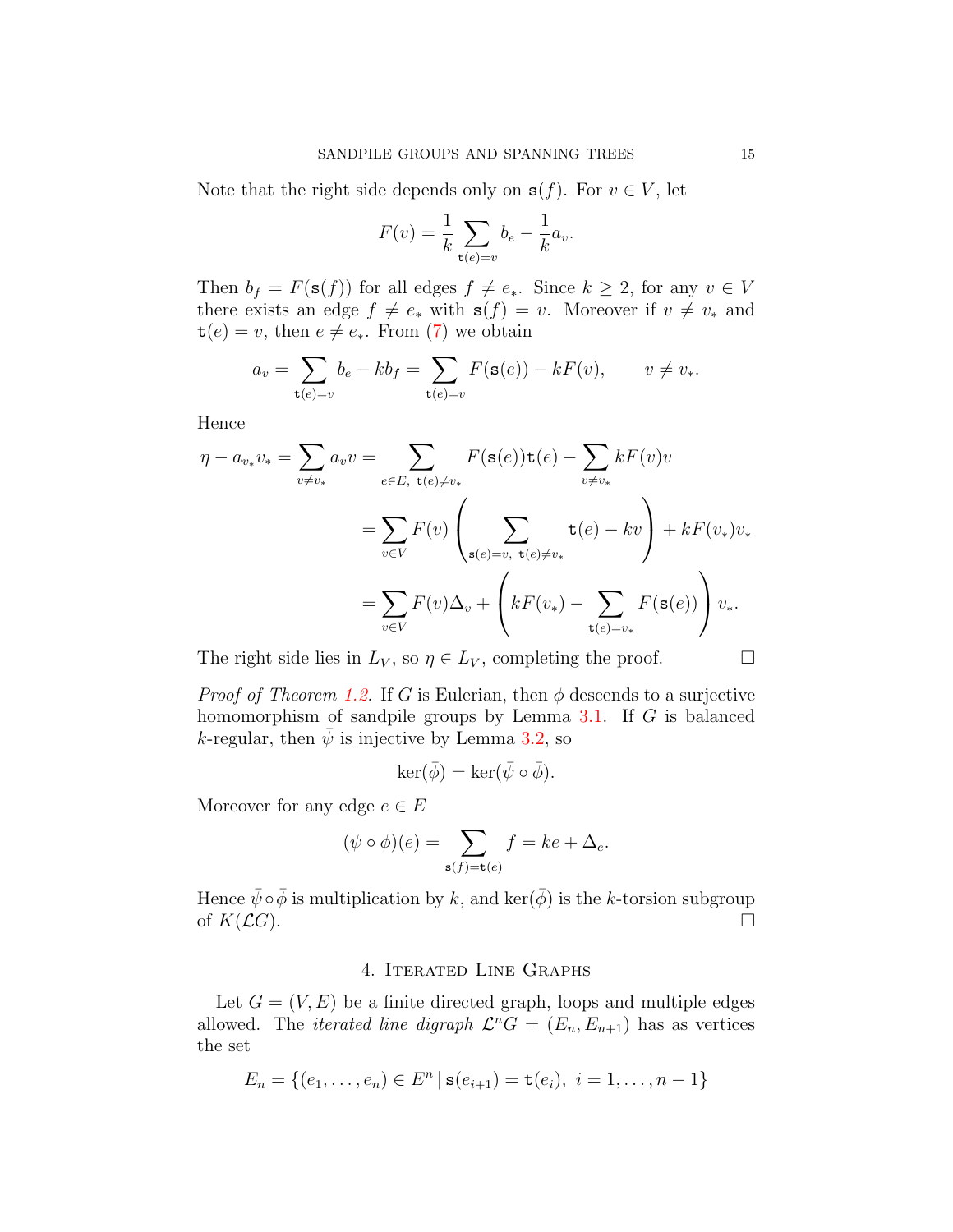of directed paths of n edges in G. The edge set of  $\mathcal{L}^n G$  is  $E_{n+1}$ , and the incidence is defined by

$$
\mathbf{s}(e_1,\ldots,e_{n+1}) = (e_1,\ldots,e_n);
$$
  

$$
\mathbf{t}(e_1,\ldots,e_{n+1}) = (e_2,\ldots,e_{n+1}).
$$

(We also set  $E_0 = V$ , and  $\mathcal{L}^0 G = G$ .) For example, the de Bruijn graph  $DB_n$  is  $\mathcal{L}^n(DB_0)$ , where  $DB_0$  is the graph with one vertex and two loops.

Our next result relates the number of spanning trees of  $G$  and  $\mathcal{L}^n G$ . Given a vertex  $v \in V$ , let

$$
p(n, v) = #\{(e_1, \ldots, e_n) \in E_n \,|\, \mathbf{t}(e_n) = v\}
$$

be the number of directed paths of  $n$  edges in  $G$  ending at vertex  $v$ .

<span id="page-15-0"></span>**Theorem 4.1.** Let  $G = (V, E)$  be a finite directed graph with no sources. Then

$$
\kappa(\mathcal{L}^n G) = \kappa(G) \prod_{v \in V} \text{outdeg}(v)^{p(n,v)-1}.
$$

*Proof.* For any  $j \geq 0$ , by Theorem [1.1](#page-1-2) applied to  $\mathcal{L}^jG$  with all edge weights 1,

$$
\frac{\kappa(\mathcal{L}^{j+1}G)}{\kappa(\mathcal{L}^jG)} = \prod_{(e_1,\dots,e_j)\in E_j} \text{outdeg}(\mathbf{t}(e_j))^{\text{indeg}(\mathbf{s}(e_1))-1}
$$

$$
= \prod_{v\in V} \text{outdeg}(v)^{p(j+1,v)-p(j,v)}.
$$

Taking the product over  $j = 0, \ldots, n-1$  yields the result.  $\Box$ 

When G is balanced k-regular, we have  $p(n, v) = k^n$  for all vertices v, so we obtain as a special case of Theorem [4.1](#page-15-0) the result of Huaxiao, Fuji and Qiongxiang [\[10,](#page-18-2) Theorem 1]

$$
\kappa(\mathcal{L}^n G) = \kappa(G) k^{(k^n - 1) \# V}.
$$

In particular, taking  $G = DB_0$  yields the classical formula

$$
\kappa(DB_n) = 2^{2^n - 1}.
$$

Since  $DB_n$  is Eulerian, the number  $\kappa(DB_n, v_*)$  of oriented spanning trees rooted at  $v_*$  does not depend on  $v_*,$  so

<span id="page-15-1"></span>
$$
\kappa(DB_n, v_*) = 2^{-n}\kappa(DB_n) = 2^{2^n - n - 1}.
$$
\n(8)

This familiar number counts de Bruijn sequences of order  $n+1$  (Eulerian tours of  $DB_n$ ) up to cyclic equivalence. De Bruijn sequences are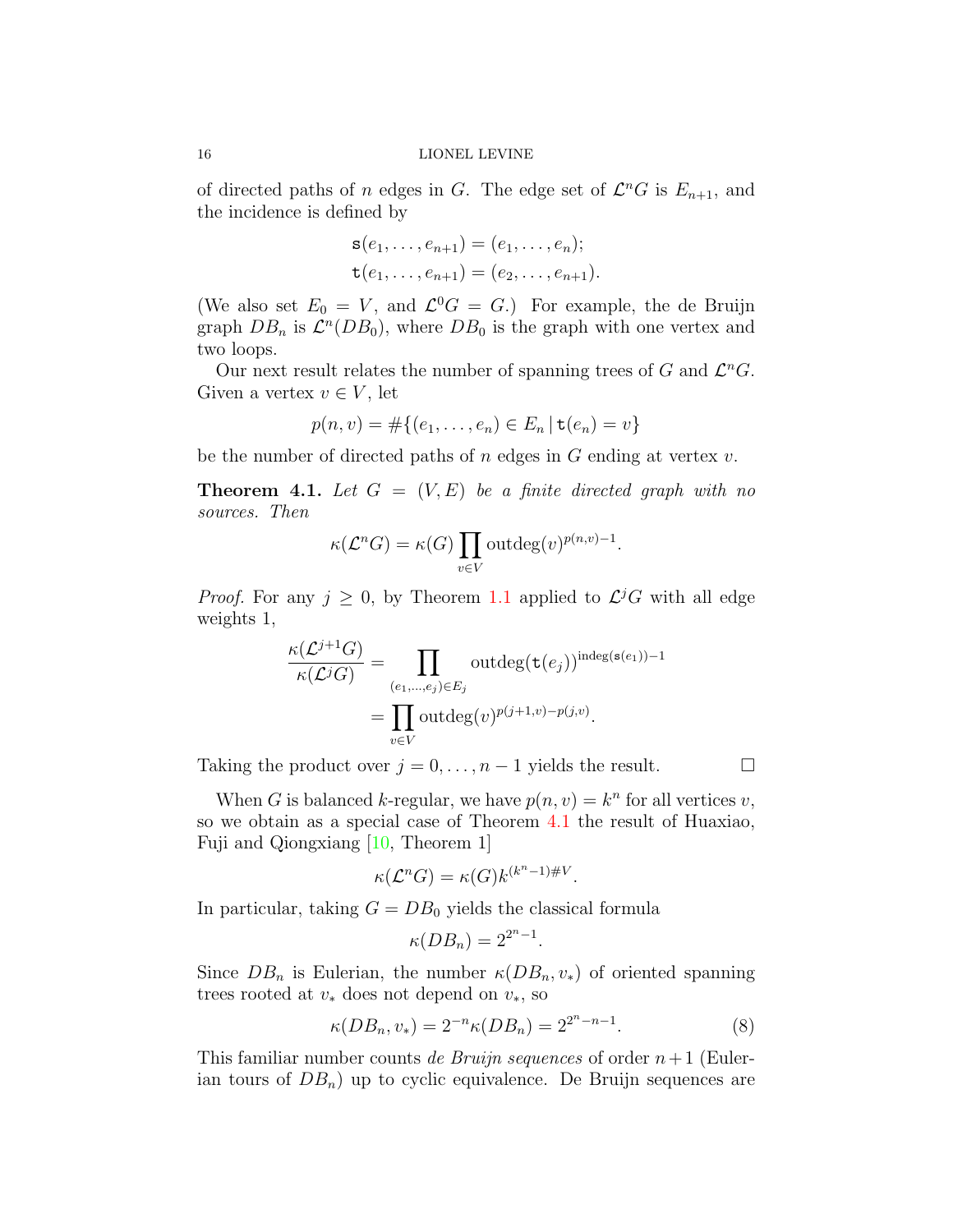in bijection with oriented spanning trees of  $DB_n$  rooted at a fixed vertex v∗; for more on the connection between spanning trees and Eulerian tours, see  $[7]$  and  $[17]$ , section 5.6.

Perhaps less familiar is the situation when  $G$  is not regular. As an example, consider the graph

$$
G = (\{0, 1\}, \{(0, 0), (0, 1), (1, 0)\}).
$$

The vertices of its iterated line graph  $\mathcal{L}^n G$  are binary words of length  $n + 1$  containing no two consecutive 1's. The number of such words is the Fibonacci number  $F_{n+3}$ , and the number of words ending in 0 is  $F_{n+2}$ . By Theorem [4.1,](#page-15-0) the number of oriented spanning trees of  $\mathcal{L}^n G$ is

$$
\kappa(\mathcal{L}^n G) = 2 \cdot 2^{p(n,0)-1} = 2^{F_{n+2}}.
$$

Next we turn to the proofs of Theorems [1.3](#page-2-1) and [1.4.](#page-3-1) If  $a$  and  $b$ are positive integers, we write  $\mathbb{Z}_b^a$  for the group  $(\mathbb{Z}/b\mathbb{Z})\oplus\ldots\oplus(\mathbb{Z}/b\mathbb{Z})$ with a summands.

*Proof of Theorem [1.3.](#page-2-1)* Induct on *n*. From  $(8)$  we have

$$
\#K(DB_n) = 2^{2^n - n - 1}
$$

hence

$$
K(DB_n) = \mathbb{Z}_2^{a_1} \oplus \mathbb{Z}_4^{a_2} \oplus \mathbb{Z}_8^{a_3} \oplus \ldots \oplus \mathbb{Z}_{2^m}^{a_m}
$$

for some nonnegative integers m and  $a_1, \ldots, a_m$  satisfying

<span id="page-16-0"></span>
$$
\sum_{j=1}^{m} ja_j = 2^n - n - 1.
$$
 (9)

By Lemma [3.2](#page-12-0) and the inductive hypothesis,

$$
\mathbb{Z}_2^{a_2} \oplus \mathbb{Z}_4^{a_3} \oplus \ldots \oplus \mathbb{Z}_{2^{m-1}}^{a_m} \simeq 2K(DB_n)
$$
  
\n
$$
\simeq K(DB_{n-1})
$$
  
\n
$$
\simeq \mathbb{Z}_2^{2^{n-3}} \oplus \mathbb{Z}_4^{2^{n-4}} \oplus \ldots \oplus \mathbb{Z}_{2^{n-2}}.
$$

hence  $m = n - 1$  and

$$
a_2 = 2^{n-3}, a_3 = 2^{n-4}, \dots, a_{n-1} = 1.
$$
  
now yields  $a_1 = 2^{n-2}$ .

Solving [\(9\)](#page-16-0) for  $a_1$  now yields  $a_1 = 2^{n-2}$ .

For  $p$  prime, by carrying out the same argument on a general balanced p-regular directed graph  $G$  on  $N$  vertices, we find that

$$
K(\mathcal{L}^n G) \simeq \tilde{K} \oplus \bigoplus_{j=1}^{n-1} (\mathbb{Z}_{p^j})^{p^{n-1-j}(p-1)^2 N} \oplus (\mathbb{Z}_{p^n})^{(p-1)N-r-1} \oplus \bigoplus_{j=1}^m (\mathbb{Z}_{p^{n+j}})^{a_j}
$$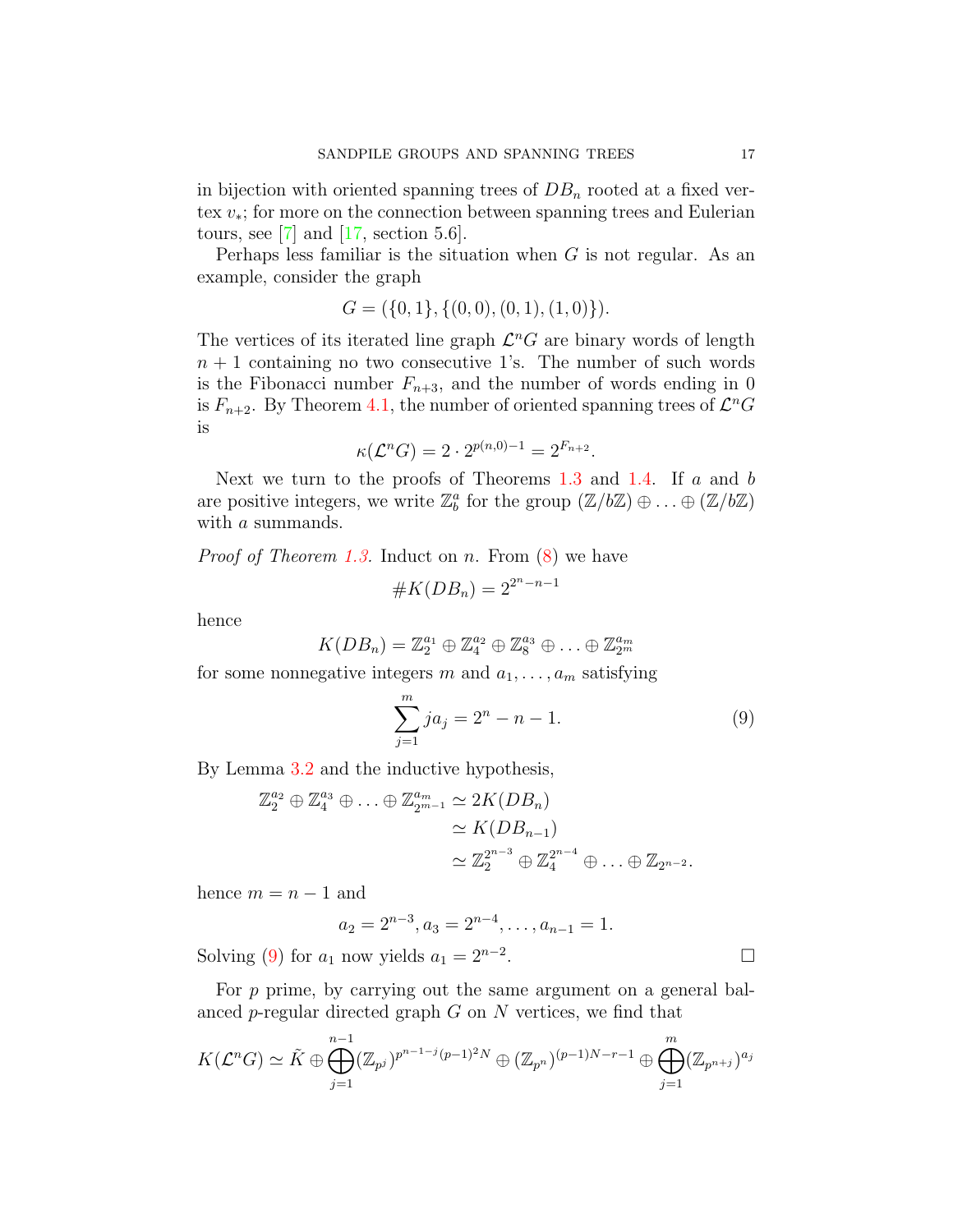where

$$
Sylow_p(K(G)) = (\mathbb{Z}_p)^{a_1} \oplus \dots \oplus (\mathbb{Z}_{p^m})^{a_m};
$$
  
\n
$$
\tilde{K} = K(G)/Sylow_p(K(G));
$$
  
\n
$$
r = a_1 + \dots + a_m.
$$

In particular, taking  $G =$  Kautz<sub>1</sub> with  $p = 2$ , we have  $K(G) = \tilde{K} = \mathbb{Z}_3$ , and we arrive at Theorem [1.4.](#page-3-1)

### 5. Concluding Remarks

<span id="page-17-2"></span>Theorem [1.2](#page-2-0) describes a map from the sandpile group  $K(\mathcal{L}G, e_*)$ to the group  $K(G, v_*)$  when G is an Eulerian directed graph and  $e_* = (w_*, v_*)$  is an edge of G. There is also a suggestive numerical relationship between the orders of the sandpile groups  $K(\mathcal{L}G, e_*)$  and  $K(G, w_*)$ , which holds even when G is not Eulerian: by equation [\(5\)](#page-7-0) we have

$$
\kappa(G,w_*)\,|\,\kappa(\mathcal{L}G,e_*)
$$

whenever  $G$  satisfies the hypothesis of Theorem [2.3.](#page-6-1) This observation leads us to ask whether  $K(G, w_*)$  can be expressed as a subgroup or quotient group of  $K(\mathcal{L}G, e_*)$ .

The area of spanning trees, Eulerian tours, and sandpile groups is full of simple enumerative results with no known bijective proofs. To give just one example, the number of de Bruijn sequences of order  $n$  (Eulerian tours of  $DB_{n-1}$ ) with distinguished starting edge is  $2^{2^{n-1}}$ . Richard Stanley has posed the problem of finding a bijection between ordered pairs of such sequences and all  $2^{2^n}$  binary words of length  $2^n$ . This problem and a number of others could be solved by giving a bijective proof of Theorem [1.1.](#page-1-2)

#### **REFERENCES**

- <span id="page-17-0"></span>[1] A. Berget, A. Manion, M. Maxwell, A. Potechin and V. Reiner, The critical group of a line graph, <http://arxiv.org/abs/0904.1246>.
- <span id="page-17-6"></span>[2] N. L. Biggs, Chip-firing and the critical group of a graph, J. Algebraic Com $bin. 9$ , no. 1 (1999), 25-45.
- <span id="page-17-4"></span>[3] S. Chaiken, A combinatorial proof of the all minors matrix tree theorem, SIAM J. Algebraic Discrete Methods 3, no. 3 (1982), 319–329
- <span id="page-17-3"></span>[4] F. R. K. Chung and R. P. Langlands, A combinatorial Laplacian with vertex weights, *J. Combin. Theory Ser. A* **75**, no. 2 (1996), 316–327
- <span id="page-17-5"></span>[5] D. Dhar, Self-organized critical state of sandpile automaton models, Phys. Rev. Lett. **64** (1990), 1613–1616.
- <span id="page-17-1"></span>[6] D.-Z. Du, Y.-D. Lyuu, and F. D. Hsu, Line digraph iterations and connectivity analysis of de Bruijn and Kautz graphs, IEEE Trans. Comput. 42, no. 5 (1993), 612–616.